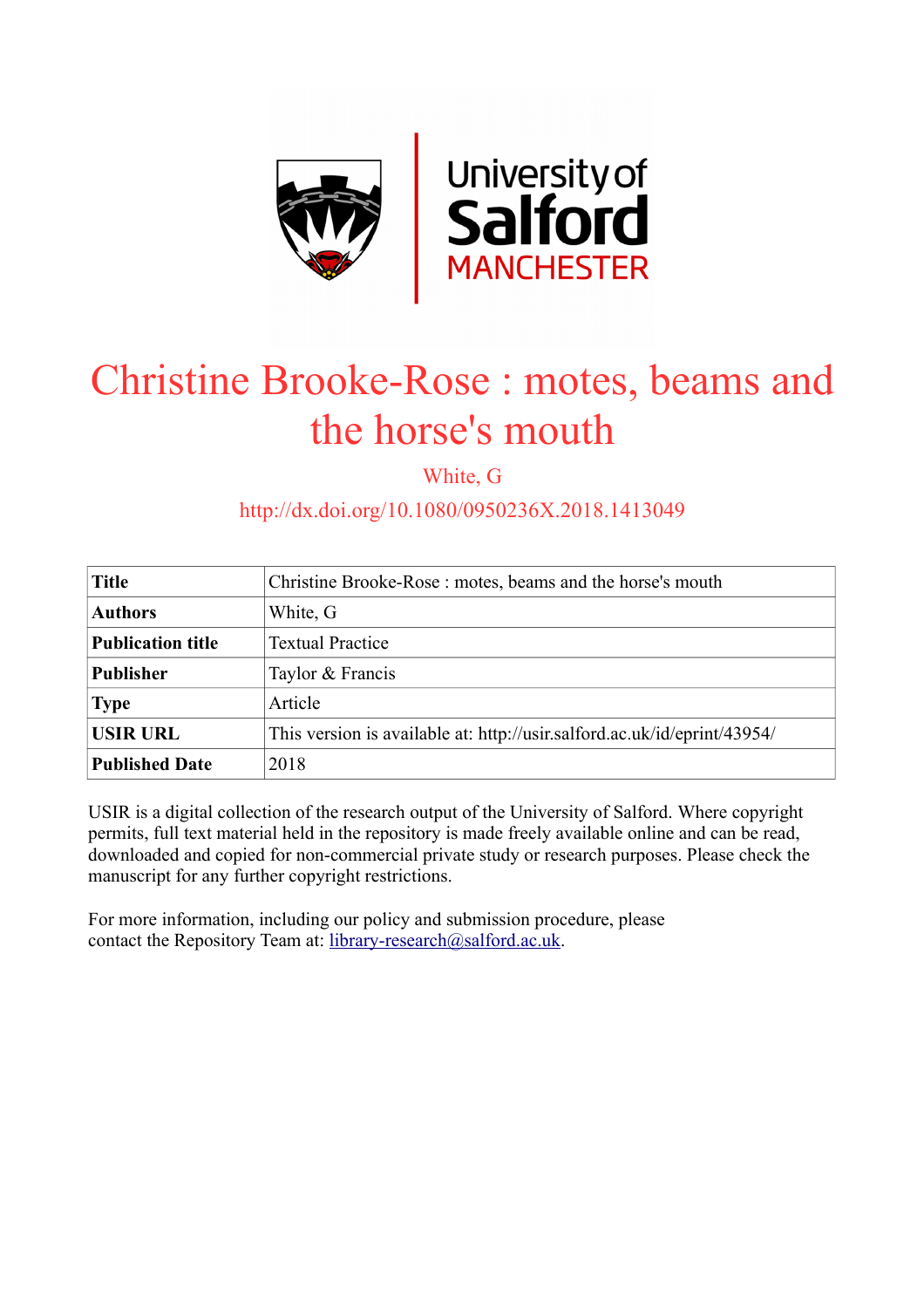# **Christine Brooke-Rose: Motes, Beams and The Horse's Mouth Glyn White**

The founding of the Christine Brooke-Rose Society and its inaugural event prompted me to revisit my history with the author with whom I was fortunate enough to correspond during the last decade of her life. Our correspondence ran alongside my completing a PhD, gaining full-time employment as an academic, getting married, becoming a father and publishing a monograph and a number of articles, including over twenty-five thousand words of criticism on Brooke-Rose's work. During the same time Brooke-Rose was working on her late novels and her last book of criticism, contending with accumulating illness and disability and the approach of the ultimate, end of. Our contact focused on *Thru*, the novel that sets itself at the intersection of the critical and the creative in an academic environment and a text she herself was already retrospectively revisiting at this time in the article that became chapter five of *Invisible Author: Last Essays*. <sup>1</sup> This essay draws on that correspondence to consider Brooke-Rose's relationship to academic criticism as a critic and novelist, the ways in which those overlapping identities affected each other and, with reference to *Thru*, to suggest how her work in both fields offers significant insights and opportunities relevant to both contemporary critical thought and literary practice.

### **The Horse's Mouth**

I met Christine Brooke-Rose once – and only briefly – in late 1995 when she came to the University of East Anglia in Norwich, where I was studying, and gave a paper on the first twenty-one pages of *Thru*, exposing aspects of it that hadn't been picked up by critics since its publication twenty years previously. The paper had been written for a conference elsewhere and, as Brooke-Rose indicates in the footnote on page 63 of *Invisible Author,* she was on her way back to France when she gave it. This second airing was thus a somewhat impromptu event, set up by Professor Lorna Sage. PhD students and staff filled a medium-sized common room, seated in comfortable chairs around the edge of the space. Photocopies of the first twenty-one pages of *Thru* were distributed for us to pore over and follow the commentary. Time for questions came.

Christine Brooke-Rose was lean and grey and very sharp. She wasn't conceding anything, even to Lorna. When the floor was opened, an ambitious member of staff asked a look-at-me question that was very general and coolly received.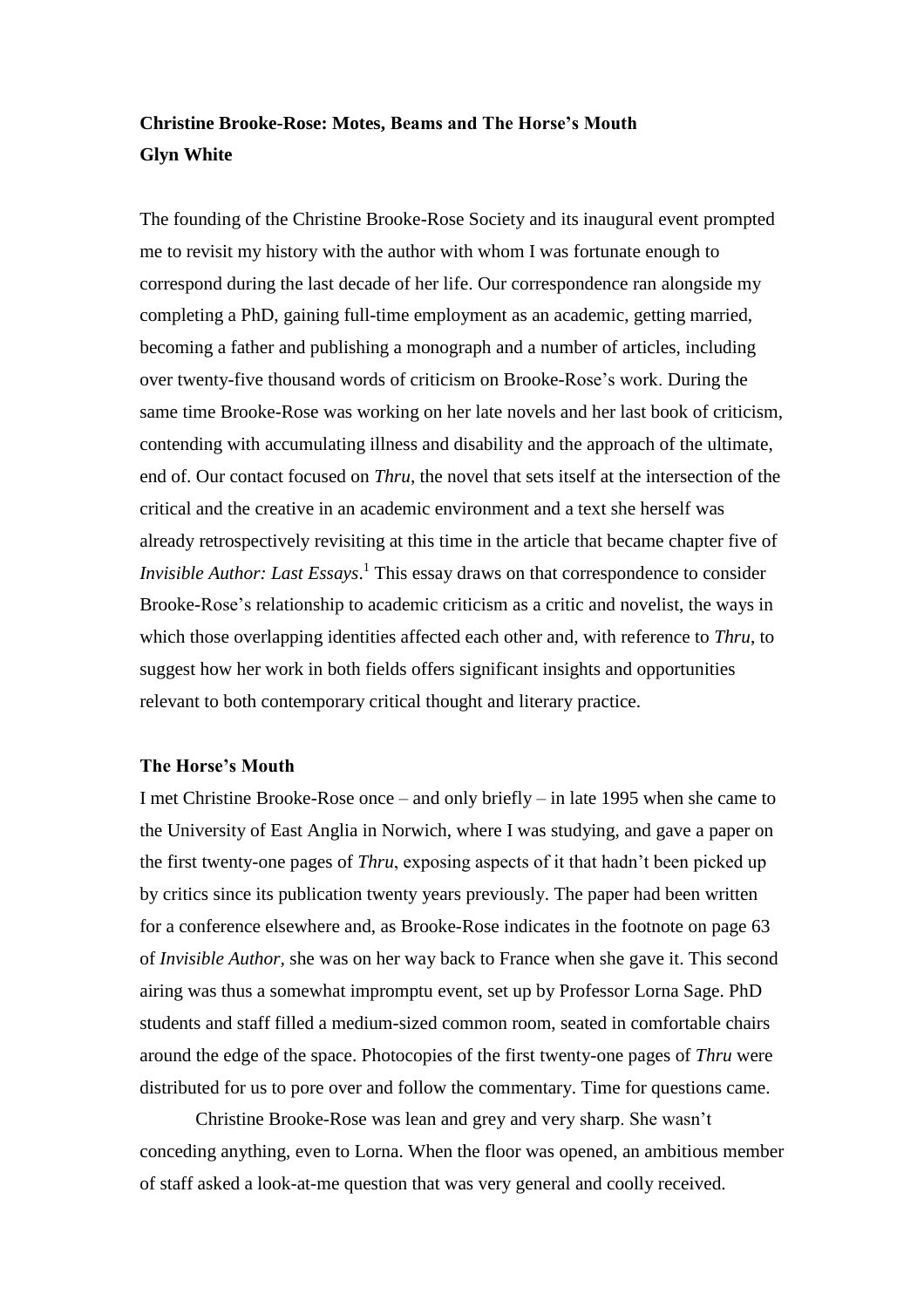Silence threatened.

I asked a question about the upside down text on page twenty-seven, thereby showing that there was a person in the room who had read the book (in fact I still had the UEA library copy out). This did me some good with Lorna, but most importantly got an engaged answer from Christine that really helped my research; *Thru* would become central to my thesis. Later, when I'd made some headway with the PhD, Lorna encouraged me to contact Christine and passed on her Avignon address.

I felt obliged to write even though I was skeptical about whether much would come of it as, ideologically, I was convinced that authors were dead. My letter asked Professor Christine Brooke-Rose if she would be kind enough to look at a section of the chapter of my thesis that discussed *Thru*, and, if so, she was invited to 'please get in touch by any means available [since] I would be delighted to hear from you'.<sup>2</sup> About a week later, as I walked into my lodgings, my landlord left the telephone receiver on the table with the words, 'It's for you'. It was Christine Brooke-Rose asking who I was, what I was doing, what I was writing. It was rather like an on-thespot *viva*. The outcome of our discussion was that, yes, I could send her the chapter section which we corresponded about at some length (something I will return to below).

Later in our correspondence we discussed an article I was writing about *Thru* that was published in *Poetics Today* in 2002 and, several years after completing my thesis, I was able to send her the monograph arising from it (2005) which contains a substantial chapter on *Thru* independent of the *Poetics Today* piece. 3 In the covering letter accompanying the book I claimed it was the largest chapter, which was true in terms of wordcount, but she pointed out that the following chapter had more pages (simply due to the illustrations included).<sup>4</sup> There was no getting away with anything with Christine. Over the telephone, she listed some minor things for me to correct for the second edition and, most exasperatingly, suggested a shorter, better title for the book. These high standards made it all the more rewarding when she was kind enough to say she liked my work or countenanced a particular reading. Our initial run of correspondence closed with 'You have got as close as can be to the text', something I take to be high praise. $5$ 

I have used the term 'the horse's mouth' in the title and subtitle above, not for the occasional bite or to suggest that my contribution to Brooke-Rose studies is any more authoritative because of these personal links, but because this was the term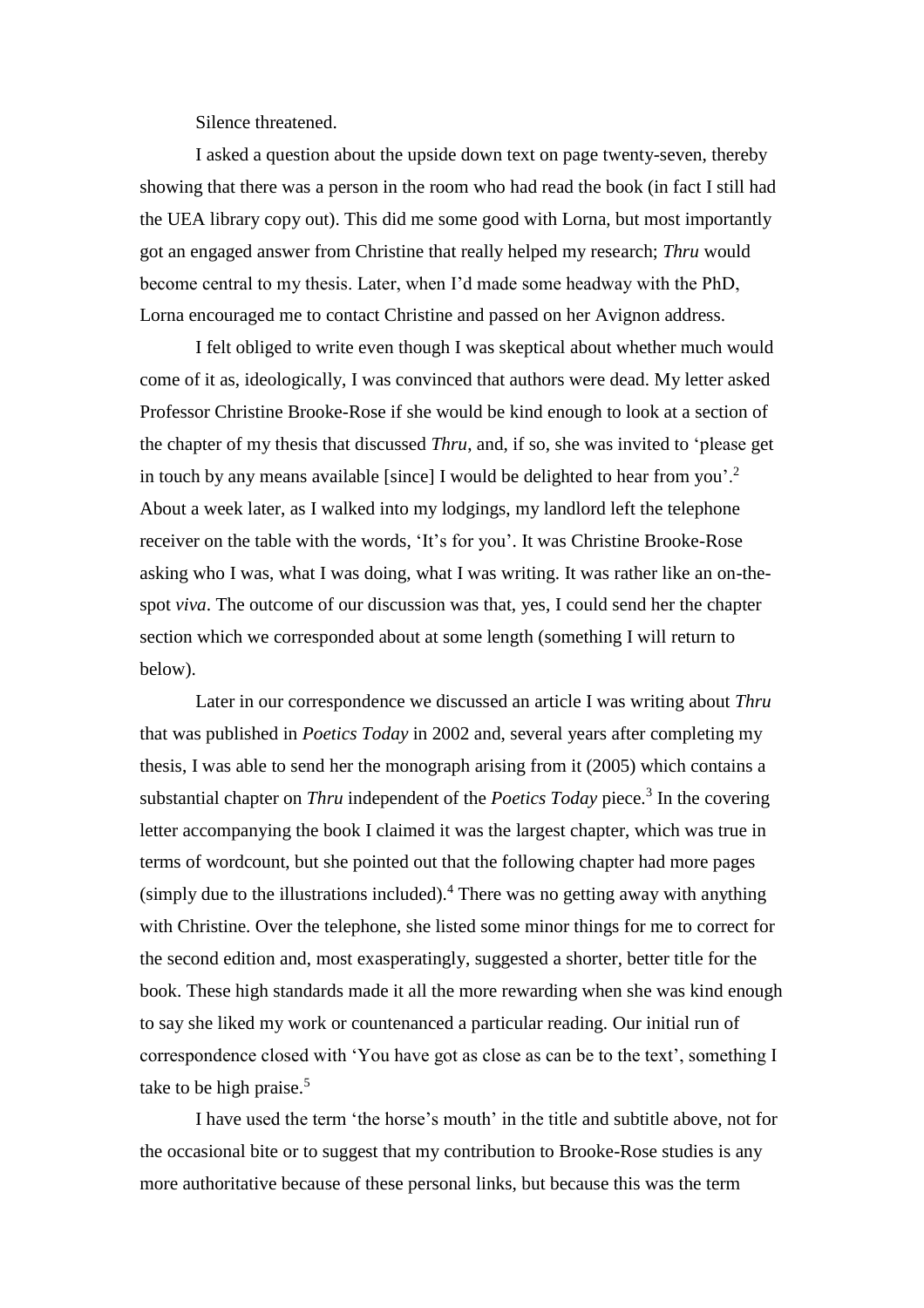Christine used for her authorial feedback on what I had written about her work. To hear an opinion from the horse's mouth is a twentieth-century horseracing metaphor, indicating the reliability of a tip about the outcome of a race, but also (since it involves a talking horse) suggesting that it is too good to be true. Brooke-Rose's choice of it is particularly apt, for she was well aware that the horse's opinion is not the same as the outcome of the race, even if it is uniquely well-informed. In using it, she was expressing her own ambivalence about what the New Critics called the intentional fallacy, and it was clear she was suspicious of my reasons for seeking contact in the first place:

You may have expected the author to explain all, and be disappointed. But you should know my views, since you quote so much of my criticism. I am in principle against Author's Intention and the present fashion for students to interview them etc. It not only includes laziness, but, more seriously, if the author fails in her intention it has no value at all. Thus I am all for Readers' Interpretations. **Nevertheless** (and of course) this can let loose all sorts of aberrations.<sup>6</sup>

The fact was, rather than send the whole of my chapter on *Thru* for approval – subjecting it to a potentially devastating authorial review – I had specifically sent material which engaged with the aspects of this novel that I was struggling with.

# *Thru***'s Contentious Arc-Icons**

The problematic pages were the arc-icons on pages 37 and 156 of the original edition, which were then quite disproportionately prominent in critical accounts of both *Thru* and the work of Christine Brooke-Rose.<sup>7</sup> The first was reproduced in Morton Levitt's *Dictionary of Literary Biography* entry on Brooke-Rose and Brian McHale's important study *Postmodernist Fiction* reproduced the second icon.<sup>8</sup> Heather Reyes' 1998 thesis on Brooke-Rose had argued how atypical these pages were, and how this emphasis distracted from a focused interpretation of Brooke-Rose's work.<sup>9</sup> My thesis's focus on the visual aspects of fiction did not allow me to sideline these icons; I had to make sense of them. I understood that the shaping of text in *Thru* came from the narrational context and I was reaching for explanations beyond those of McHale whose main objective was to show the turn from modernist focus on epistemology to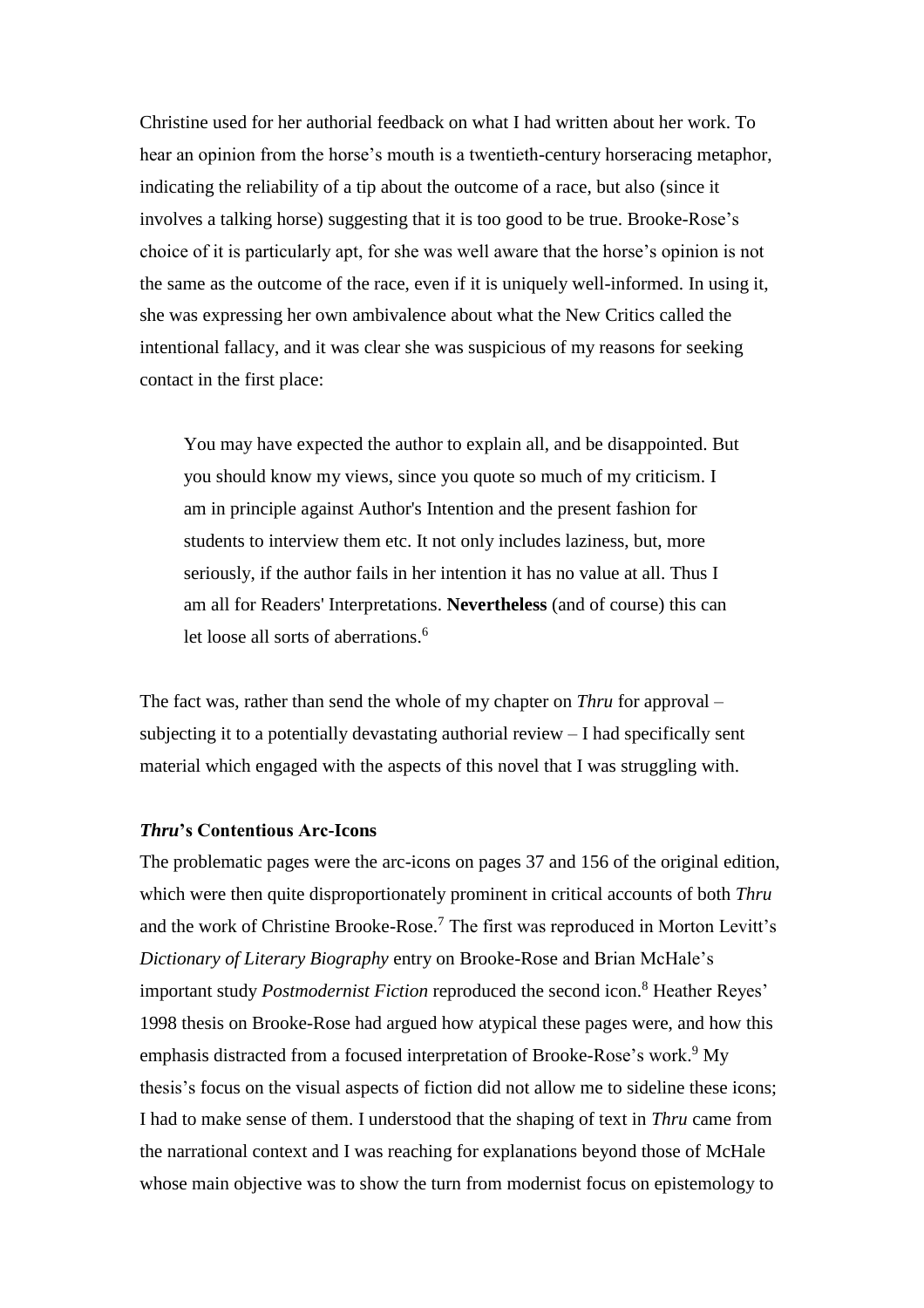postmodern concern with literary ontology. My draft had the temerity to see a leaf shape (a visual interpretation with no textual justification) and link it to a Chomskyean tree diagram (something at least referred to in the text), but these proved to be aberrations. Brooke-Rose insisted they were meant to represent arc-lamps (a powerful type of street lamp), though in a Freudian typographic slip they also became 'arc-lmps'.<sup>10</sup>

To rein me in Brooke-Rose cited two published examples of overinterpretation of her work that had proven irksome. Damian Grant's assertion that the triangle on page 1 of *Thru* was James Joyce's ALP triangle and, quite topically for 2016, Richard Martin's anachronistic interpretation of the phrase 'Shall we ever make Europe' in *Amalgamemnon* (1984) as relating to Britain's joining of the European Union as opposed to the creation of 'a valid union'.<sup>11</sup> The general upshot of both of her examples was: '*N'allez pas cherchez midi à quatorze heures*'. <sup>12</sup> When it came to what she called the arc-lamps, Brooke-Rose was unhappy with McHale's interpretation of them as resembling a lecture theatre, particularly because, as in the Martin example, she'd attempted to correct his interpretation before publication:

I saw McHale's pages before they were printed and wrote to him that the design couldn't possibly be students in an amphitheatre since that image doesn't occur till later. And told him Author's Intention. Which he chose to disregard or place in a dismissive footnote. Fine.<sup>13</sup>

In fact, McHale includes a long endnote in *Postmodernist Fiction* that is fairly evenhanded. He explains that:

The word-pattern of broken arches occurs only twice, here on p. 156 and earlier, in a slightly different version, on p. 37, but its signification is multiple each time. It seems to refer not only to a lecture-hall, but also to patterns of light cast by streetlights on a wide boulevard…as well as to a more abstract 'object' of representation, discussed below. I wish to thank Christine Brooke-Rose herself for reminding me of the proliferation and slippages of meaning among the concrete prose passages of *Thru*. 14 Essentially, this is an agreement to a difference of opinion, though McHale doesn't indicate which of the possibilities Brooke-Rose preferred.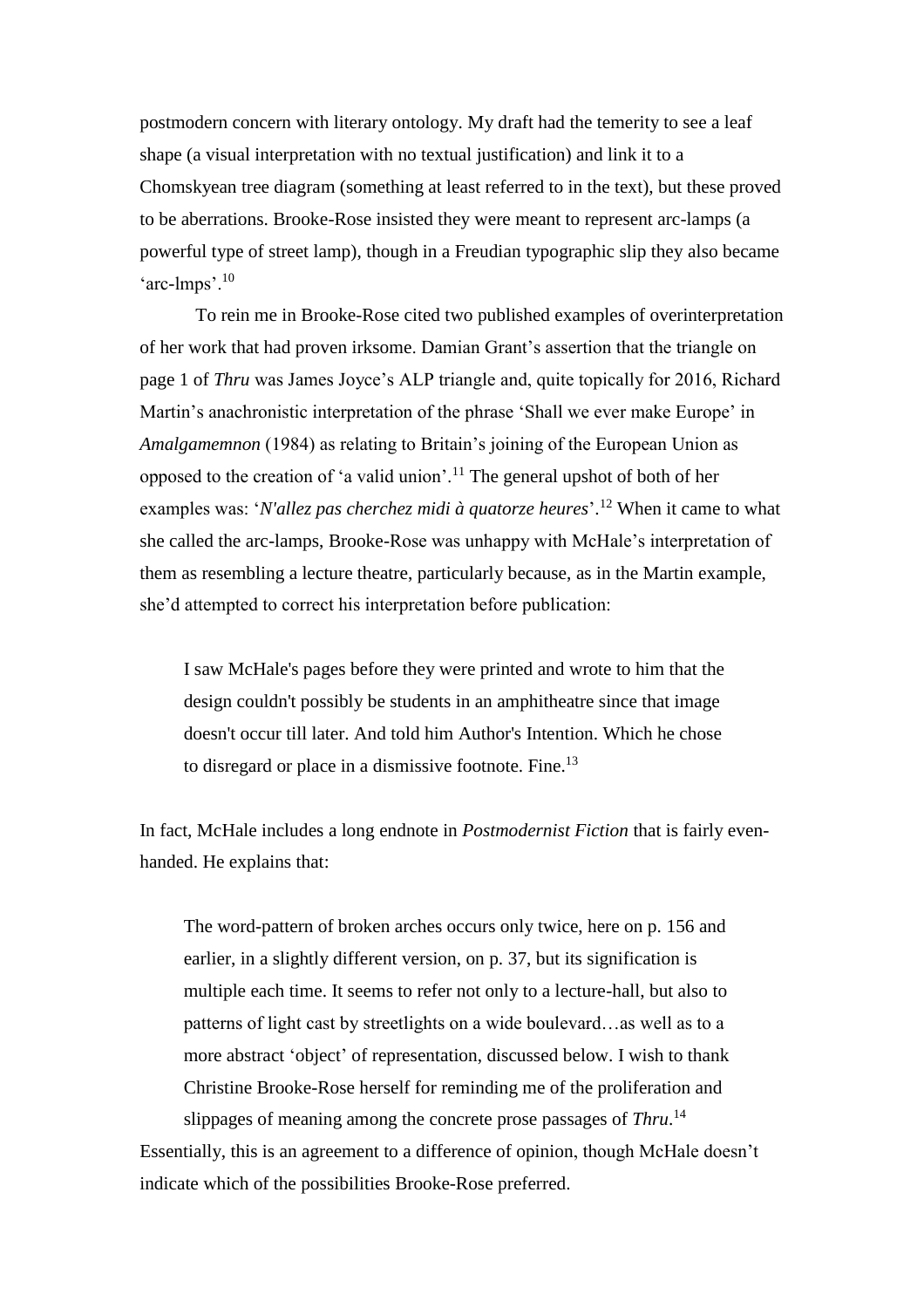The difficulty of interpreting *Thru* is caused by what Brooke-Rose called its 'absolutely objective narration', where the narration comes from within the thoughts of the character(s) with no introduction or framing for the reader to locate themselves, or even to identify shifts between characters.<sup>15</sup> The motivation for the extraordinary shaping of the typography here and elsewhere in *Thru* comes from within the minds of the perceiving consciousness which is being read, but a lot of the reader's interpretation depends on which phrases, scenes or observations they take to be significant, not just within but around the 'arc-icons'. The last words on the page preceding the first of these icons include a list of names followed by: 'shouting at faculty meetings where faculties never meet even on an imagined curve or even as an audiovisual illusion of a coherent structure diminishing in size' (36). The content of the first icon appears to be dialogue from a meeting, 'canyons of tall speeches of protest' about 'the idiotic affair', punning on a relationship and ending in 'Order, [o]rder' with both pendant to a single 'o' that elsewhere in the text symbolises 'the Other', not order. On the following the page (38) the setting is clearly an academic meeting with 'colleagues', 'agenda', and issues over recruitment policy being discussed.

The second arc-icon comes over one hundred pages later, only seven from the end, and emerges out of a creative writing class voting on whether or not to kill Larissa, a character in their joint narrative, and possibly also their creator and/or their tutor's ex-wife: 'I vote we vote first whether to vote for those against abstinence refusal of representation with a show of hands in the secret ballet of the I where faculties never meet even on an imagined curve as illusion of a coherent structure diminishing in size' (155). The following arc-icon has some of the same text as the first but is more clearly a classroom setting (from a lecturer's point of view) when it includes: 'the peripatetic fallacy of the rectangular room into which you enter and walk up and down [and are forced to read upwards and downwards] before a sea of floating faces that stare into spacetime or utter (rubbish) ances and bend their blonde black heads to write down  $V = F'$  (156). Again the text on the page ends in a call for 'Order, [o]rder', but a decision is not reached about Larissa's fate. She appears later, under her surname Toren, in the subsequent listing of names and grades (pp. 159-163, attributed to the student body on p. 163) scoring an 'x'. This may seem like a fail grade but it is linked to the chiasmus, used emphatically in the novel since the first page and linked to Griemas's 'logical rectangle of contraries and contradictories',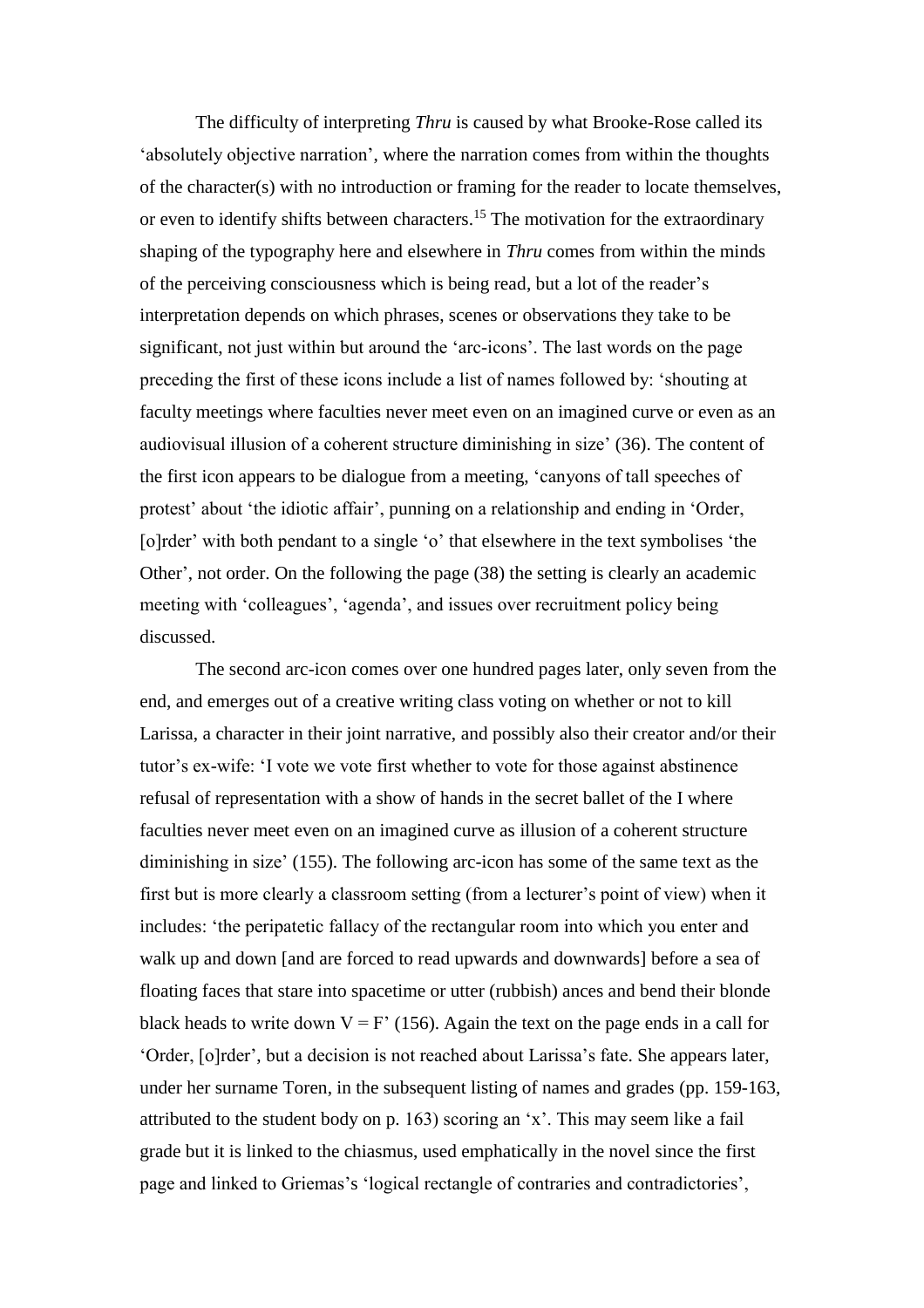which is seen as comically reductive and specifically parodied in *Thru*, but which also becomes a sign of the 'interchangeability of narrators'.<sup>16</sup> In fact, a reference to the four-cornered diagram introduces the last list of grades:

superimposing unlimited antisystems unto sixteen times sixteen time sixteen $<sup>n</sup>$ </sup> possible balanced relationships in endless permutations represented in a hidden representation inside a representation alphabetically marked in columns that support the proepigrammed linguistic edifice of marked and un-re-marked sem(id)Iotic irrecoverable narrators gone (*Thru*, 159)

As Judy Little succinctly puts it in *The Experimental Self*: 'Christine Brooke-Rose deconstructs the presumptions of agency and authorship as her puzzled characters in *Thru* try to ward off the comic frustration of having written each other'.<sup>17</sup> I'll say more about another aspect of the chiasmus in the novel later but, while we are here, we can look back at the above quotation and note that (if it is reproduced correctly) the first letters of the lines spell a word that can be read vertically (i.e. 'superimposing'). This was one of the elements of the text Brooke-Rose revealed in her twentieth anniversary paper on *Thru*: the existence of vertical text, superimposed on the pages and almost invisibly governing layout. What I hope to have established with the foregoing is that by the end of *Thru* we still cannot establish a narratorial hierarchy and the text contains occulted elements dependent on its visual presentation.<sup>18</sup>

McHale's decision that the arc-icon represents a lecture theatre, in the latter instance which he quotes, is thus a plausible mimetic explanation but is also, as Brooke-Rose complained, reductive. In the context of a survey of postmodernist fiction there is not room for all possible interpretations to be entertained, as McHale's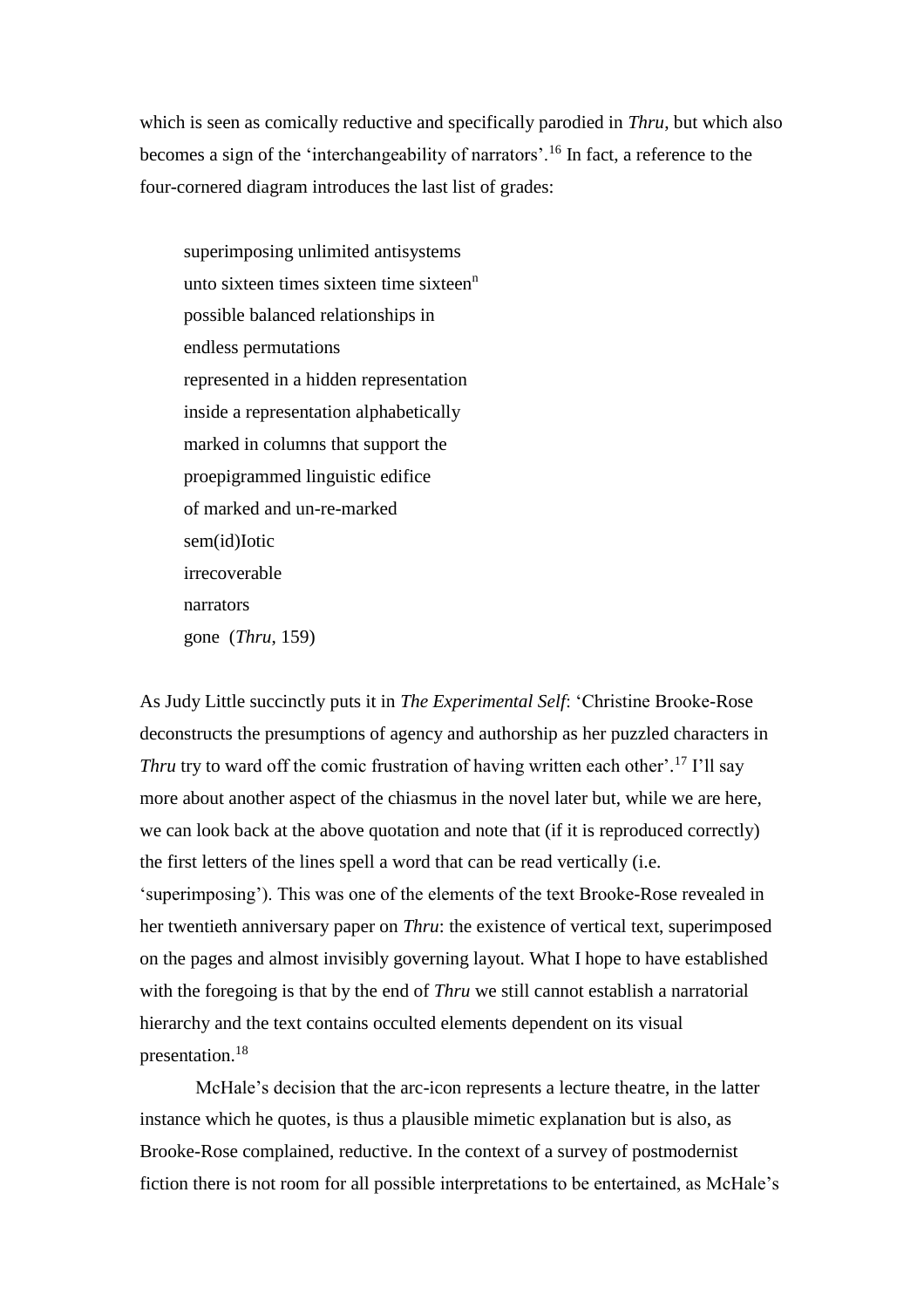endnote admits, but in any individual reading such limiting of interpretative possibilities is also inevitable. It is too difficult to continue reading if the reader does not limit possibilities, just as the writer only represents certain aspects of the world they generate. Brooke-Rose is aware of this: 'The moment we utter a sentence, we're leaving out a lot. I mean this idea… that we are just taking bits and pieces of reality, which is what language does automatically. We're doing a *découpage* of reality and all the more so when we write a novel or a poem or anything else'.<sup>19</sup> But as the author and as 'first reader',<sup>20</sup> Brooke-Rose cannot help but see, and thus wish to privilege, her intent:

I can only repeat Author's Intention, which you're also free to say doesn't come off and anything you like. As I worked so hard at them, both writing and typing them, I do remember what I intended: the couple have parked and got out of the car, in a long street with arc-lamps that get smaller and smaller in the distance. I don't see what's so difficult about that image AS SUCH, though you're free to say that arc-lamps don't look like that or the circumstances or context aren't clear enough. Armel (if it's him, and it is in my head) who's going to the girl's flat (and that scene is later told by Mira as 'Ruth' in a Creative W. class), is standing looking at the arc-lamps and thinking of a faculty meeting quarrel, o r probably of a 'typical' quarrel, not a specific one. This typical quarrel in his head is the only indication that it's him looking at the arc-lamps and not the girl. The superimposition of that reconstruction on the arc-lamps IS perhaps difficult, but once grasped there's plenty in the text to support it, only I'm still too unwell to look for it. I'd much rather you stuck to this interpretation and maybe explained why it doesn't come off (and I agree the print in the arc-lamps is very hard to read, and moves in the wrong direction in some, etc, I was after all experimenting, and that is what [typo]graphic[ally innovative] novels do, and maybe failing) than introduce all those alternative readings that blur the final effect for the reader.<sup>21</sup>

The best interpretation is therefore authorial intention, and though alternatives are still in theory permitted, they may negatively affect the intended effect. My response letter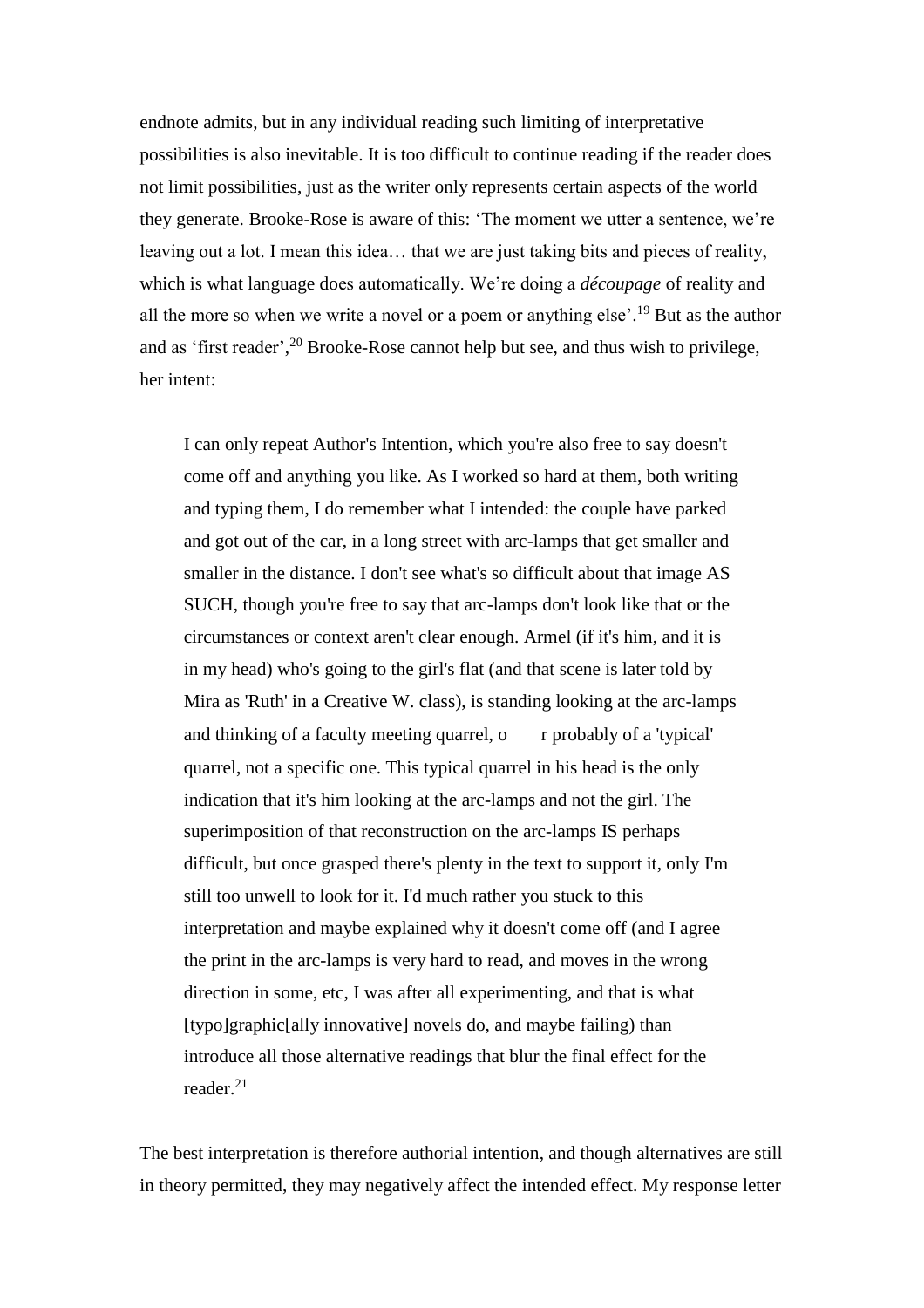thanking the author for all of this input was followed by a 'ps' from her, showing that in spite of her ill health (mentioned in the quotation above) she was still gnawing away at some of the issues and contradictions raised. In particular Brooke-Rose noted that, in first letter, there was:

an element of insisting both that the Author's Intention isn't valid AND that my intention was arc-lamps. It's due to my being two people. The Theorist is Reader-oriented (within reason! having gone thru every position from Oxford's 'first establish the author's intention' school of the late forties to 'text only' etc etc). The Author gets quite peeved (a manner of speaking) at 'aberrant' readings.

But you've grasped the main point. I'll add: the general rule, when interpreting, is to ask yourself; how relevant, and how enriching?<sup>22</sup>

It is possible to see these opinions in her contribution to *Interpretation and Over-Interpretation* (1979), and in various places in *Invisible Author*. <sup>23</sup> Brooke-Rose is conscious of 'the author's vanity': 'I'm always delighted when a critic reads something I hadn't thought of, if it enriches (i.e. I feel clever to have 'perhaps' meant that). But slightly 'peeved' if it impoverishes'.<sup>24</sup> This reiterated self-awareness, was the platform for an acceptance that McHale's position was valid:

McHale's 'amphitheatre' is, as you point out, relevant to the context, and only 'mistaken' re. Author's Intention (which doesn't count!), i.e. Armel COULD be superimposing amphitheatre and faculty meeting in his head at this point (ahead of the later metaphor of the amphibian-theatre). That's why I merely pointed out my intention to him in my letter but didn't pursue it. He's entitled to the interpretation, though it leaves Armel in the street thinking of TWO other things, indeed, no longer in the street at all, and possibly no longer Armel (vision detached from context could be new character). Whereas in my Intention he's still there in the street and the lamps make him think of faculty meetings (which 'never meet'). I.e. it's 'motivated'…<sup>25</sup>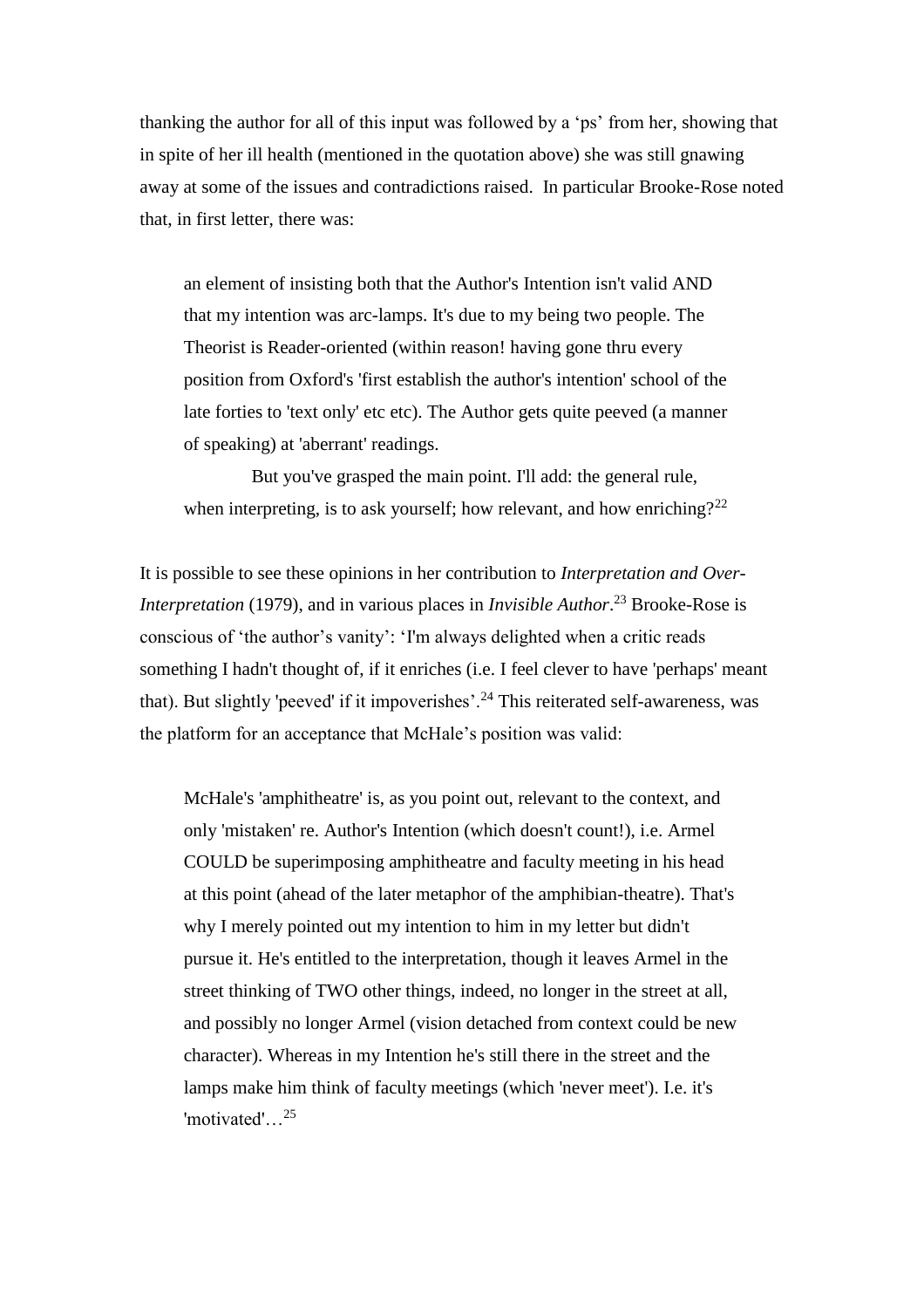Part of the difference in opinion here is clearly because Brooke-Rose's focus is on the earlier example of the icon while McHale's is on the latter. Though I wasn't able to straighten this out at the time, it is clear that both readings can co-exist within the novel tied to separate icons. The question begged, however, is, even if we focus on the first of these icons, can it be reduced to one intention when other possible readings proliferate? The first icon follows on from a journey taken by the focalising consciousness of the passage (in Brooke-Rose's intention Armel) and a female partner, but it isn't clear whether the character in the street seeing the arc-lamps (arcing towards each other but never meeting) and reading them as a metaphor for faculty meetings where there is no agreement OR is now in the faculty meeting thinking of the arc-lamps as a metaphor. Brooke-Rose's absolutely objective narration is sufficiently ambivalent for both to be possible, and both are enriching.

#### **'Building Our House on Quicksands'**

The ambivalence between readings allowed by this novel's technique gives rise to a peculiar effect, specifically the feeling that, as it says in the first arc-icon text, 'we're building our house on quicksands' (36). This is an extension of the parable of the wise and foolish builders in the New Testament, in which the wise builder builds on rock, the foolish builder on sand.<sup>26</sup> As readers we're not grounded in the way we feel we ought to be when reading *Thru*: our hypotheses about who is narrating, about where they are and the nature of their relationships with other characters (who might also be narrators or co-narrators) remain deeply unstable throughout, as indicated above. This instability is the defining factor of this novel, and therefore *Thru* has:

the full postmodernist repertoire of destabilising strategies, including selfcontradiction; the placing of episodes or descriptions 'under erasure'; socalled 'strange loops'; *trompe-l'oeil* effects, such as 'demoting' an event, character, or object to a lower narrative level or, conversely, 'promoting' one to a higher level; *mise en abîme*; irresolution or hesitation between mutually exclusive alternative scenarios; and so on. ...*Thru*, in other words, is a text of radical ontological hesitation: a paradigmatic postmodern novel.<sup>27</sup>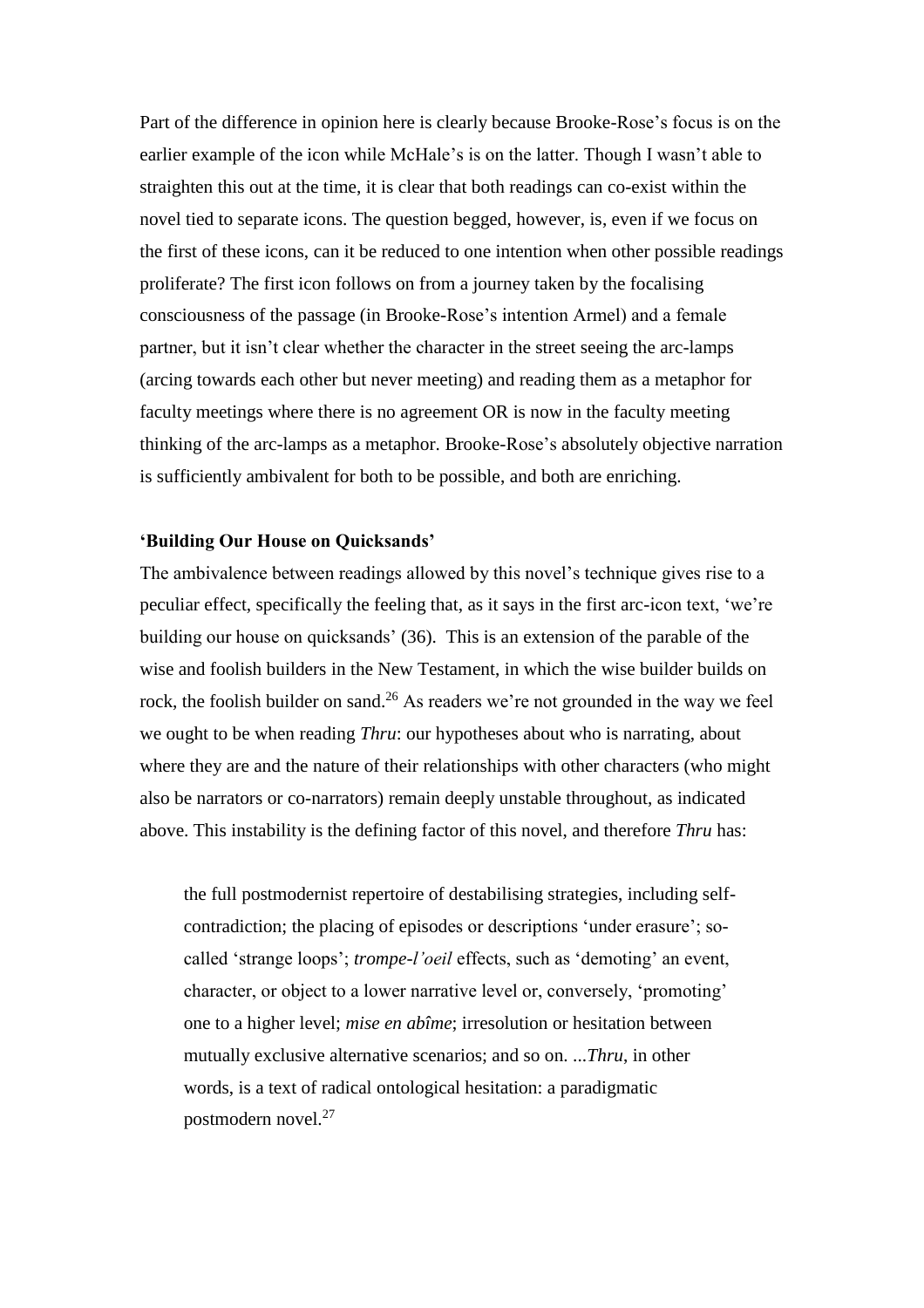As I argued in *Poetics Today* (2002), we must be careful not to panic when we observe all these techniques, as they do not make this text unreadable or act as devices capable of trapping the reader.<sup>28</sup> While the critic might potentially end up in over their head in this quicksand-like instability and embedded within numerous theoretical contradictions, readers have to read and require quicksand-crossing techniques. Reading means making a *découpage* of the text as indicated above, but also putting a couple of metaphorical planks down to walk across and, for future use, retrieving those planks if at all possible. *Thru*'s technique of undercutting anything we might think we have established as solid might mean the planks we have used turn out not to exist, but as readers we have still crossed to the other side of the quicksand, even if we are only finding ourselves in more of it. The panicky feelings of the characters ('we're building our house on quicksands'), and their penchant for grading the performance of other characters and their writing, including 'the placing of episodes or descriptions 'under erasure', the 'demoting' of an event, character, or object to a lower narrative level or, conversely, the 'promoting' of one to a higher level, and the irresolution or hesitation between mutually exclusive alternative scenarios', are  $-$  as in the final lines of the arc-icons  $-$  attempts to impose order.<sup>29</sup> However, these attempts are enacted from instability (quicksand) and therefore are destined to fail, for example the cancellation of a scene from the class's narrative might invalidate it but cannot wipe it from the memory of the reader or the page. Therefore, the internal resistance by the characters to the 'quicksand' of instability can be linked to another biblical reference in *Thru*, that of the parable of the mote and the beam: 'And why beholdest thou the mote that is in thy brother's eye, but considerest not the beam that is in thine own eye?'.<sup>30</sup> The terms 'mote' and 'beam', which other translations substitute with 'speck' and 'log', 'splinter' and 'plank', are used recurrently in the acrostic layout on page six of *Thru* (where words can be read vertically and horizontally, with some letters doing double duty). That page is themed by eye motifs, so that *King Lear* and Georges Bataille are invoked alongside Derrida's deconstruction of Freud.<sup>31</sup> The presence of 'mote' and 'beam' in this context is interesting. The parable illustrates the proverb contained in the previous two verses: 'Judge not that ye be not judged. For with what judgement ye judge shall ye be judged: and with what measure ye mete, it shall be measured unto you'.<sup>32</sup> I believe there is a link here between the quicksand that the novel forces us to build upon and our consequent judgement of the builder. We need to remove the critical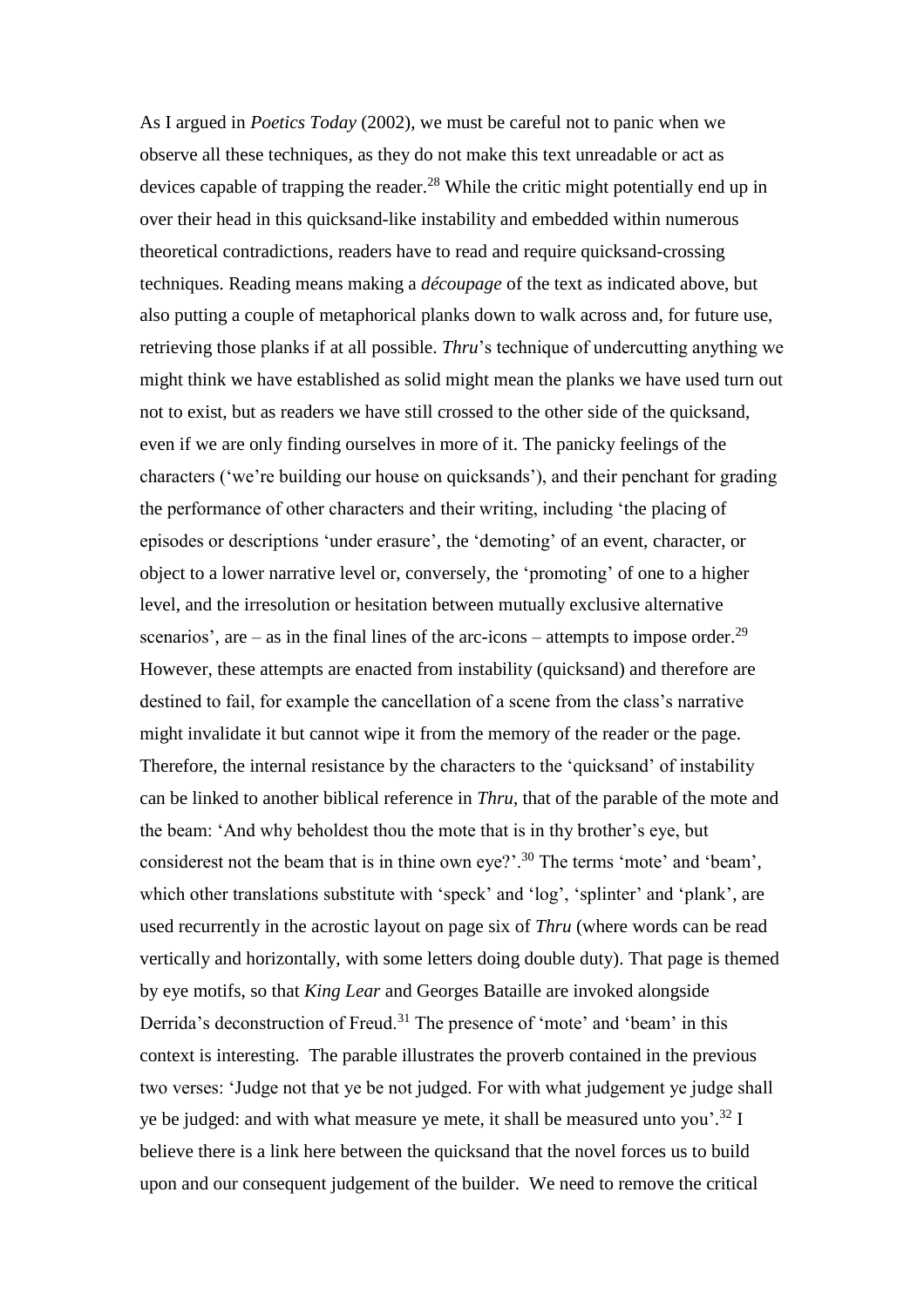beam from our eye in order to critique any mote we perceive to be floating in the atmosphere of the text. This is a lesson against the hypocrisy of judging while blinded, and of insisting upon things being a certain way. Another recurrent motif in the novel is that of Wallace Stevens' poem 'The Man with Blue Guitar' (1937), whose listeners complain 'You do not play things as they are'. Fiction may represent, but 'Things as they are are changed upon the blue guitar'.<sup>33</sup> Fiction cannot be reality, but nor can it completely cut loose from it because language has a built in referential function.<sup>34</sup> Furthermore, neither reader nor critic can compel a text to conform to their expectations. Fiction is thus not obliged to build its house on rock:

the postmodern novel is the novel in rebellion against two major laws of philosophic logic. The first is the law of non-contradiction which says that an argument is flawed if it contradicts itself. The second is the law of cause and effect which organises not only philosophical argument but the events of a novel, the relation of the novel to criticism, the relations between modernism and postmodernism, or personal and historical experience in general, as a linear sequence. The novel is superior to philosophy exactly because it is not constrained by such laws. It has acquired an epistemological importance in contemporary culture because it has always had the power to question the certainties of traditional philosophic argument, to be dialectical, to be complex.<sup>35</sup>

In other words, fiction can build itself on sand, even on quicksand as in *Thru*, and endure.

# **Author and Critic = Horse and Rider, but which rides the other?**

The mutability of possible interpretations of the arc-icon pages is instructive, perhaps especially as possible interpretations proliferated the more both author and critic sought to pin it down. Before I had a chance to respond to the author's second letter on the subject a PPS of a third letter followed, as Brooke-Rose realised she hadn't included the key point:

although I may (or may not) have been aware of how 'unrealistic' the design of the arclamps had become, the important point, for me, was the metaphor: the arclamps don't meet (this is in the text), because they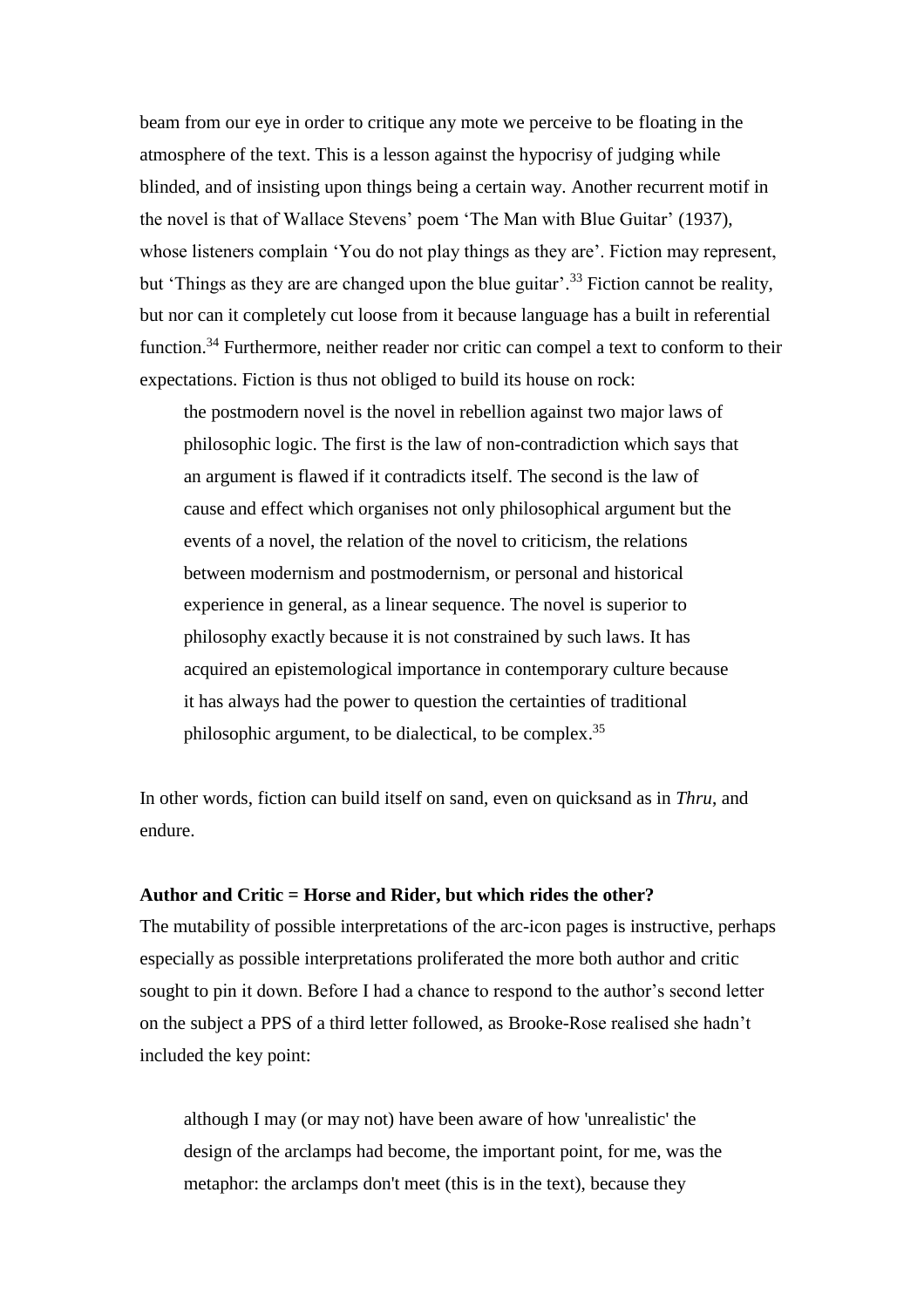alternate on opposite sides; nor do the speeches of the people at the meeting, also on opposite sides (implicit only, but what they say is in the text inside the design). It's a functional metaphor, a type Donne was fond of, which likens two things in virtue of what they do (or in this case don't do), rather than what they look like, which is the more usual type.<sup>36</sup>

Finally, the whole discussion appears to be closed off with:

End of Horse's Mouth on Arclamps. Except that it's not just the Author's Intention, it's IN THE TEXT! If you use it, please make this clear, and settle these absurd mis-readings once and for all. It's also a good guide to other puzzles maybe. Although I don't always remember, and can't always explain (and shouldn't!), I know there's nearly always a reason (good or bad) for anything I do (and good to me or course, otherwise I wouldn't do it). So read the text all round, closely. $37$ 

When the author is also a critic, they know how a critical reading should be conducted. Authorial knowledge is almost a handicap. Certainly the assumption that critical reading will (this time) end up in agreement with authorial intention seems to have set some alarm bells ringing for the critic and the letter ends with another paragraph that is technically a PPPS:

I see on checking that I didn't do this myself! On p. 36 (opposite the arclamps) the provisional consciousness is no longer in the street (unless he's been thinking of classes etc since SILVER GRINS on p. 31) but very much with teaching and meetings ('musical chairs bottom-shaped with liftable flaps...') So my last letter was misleading, I was writing from fallible memory. All the more reason for this letter, the point of which is still true but perhaps should be inverted: 'shouting at faculty meetings where faculties never meet even on an imagined curve or even as an audiovisual illusion of a coherent structure diminishing in size', i.e. we're at the faculty meeting, remembering the arclamps! Easier in a way, except that the arclamps have not been mentioned before! This is a good lesson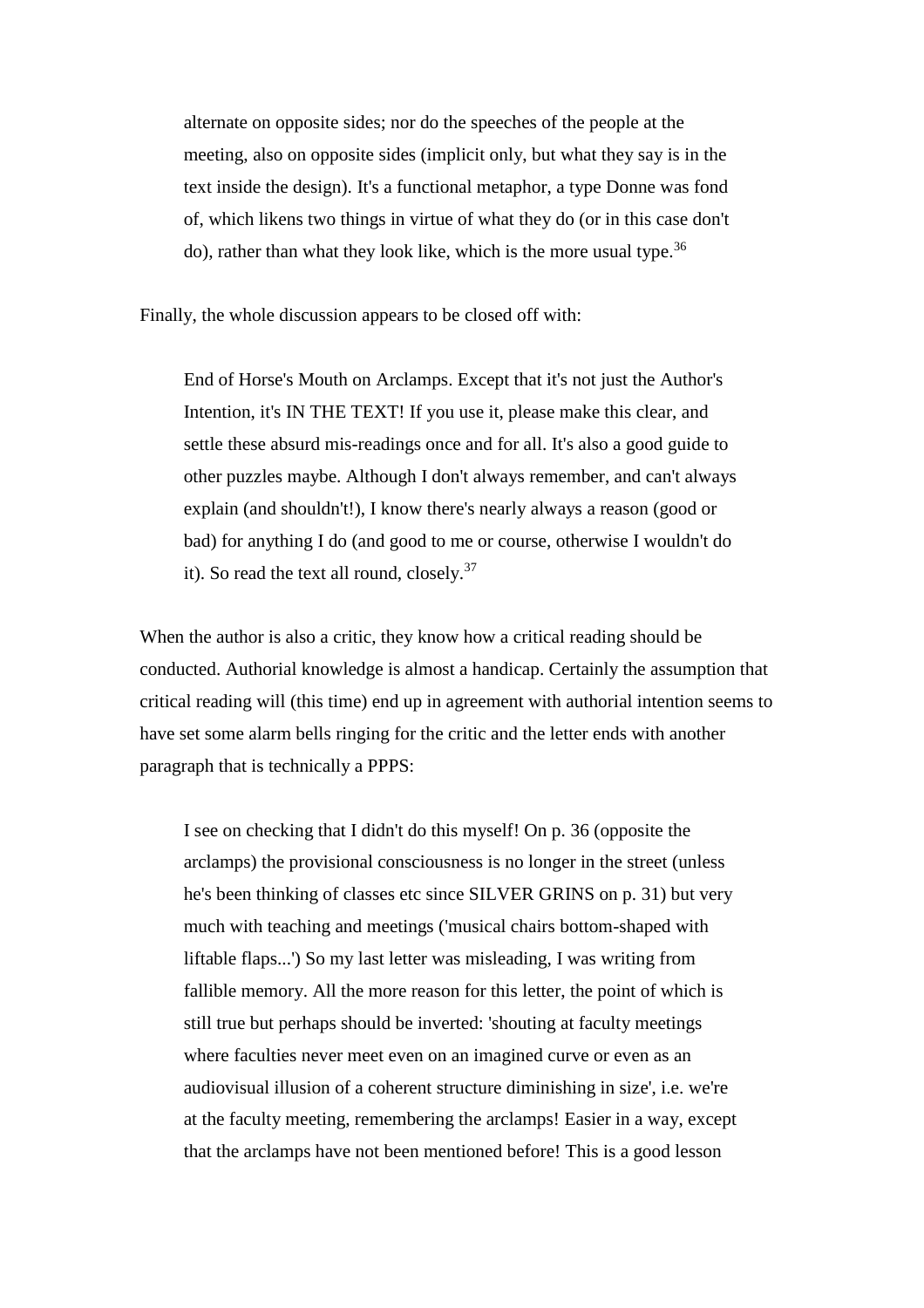in the obligation to check and not trust one's own memory, even for the author. But that's what close reading means.<sup>38</sup>

This is wonderful advice for the PhD researcher, both in the practice of their research and the weight they may – or may not – give to authorial statements from the horse's mouth. But, with a little more close reading, even this conclusion could be revisited. Of course, we must remember we are building our house on quicksands because the phrases we notice and pick out (our temporary planks of meaning) do not appear to stay solid, but Brooke-Rose's ultimate interpretation of the first arc-icon is eminently supportable. On page 17 arc lamps are mentioned, with the focalising character:

now standing in

the wide street recumbent under great curved beams of pale light equispaced but staggered each to the other laterally, the quarter arches never meeting even on an imagined curve except quite distantly along the can yon of tall blocks all asleep all dreaming along the boulevard as they diminish in size quite distantly.

On page 19 the canyons mentioned in the arc-icon are emphasised in a page of acrostic text. On page 26 Armel writes: 'Larissa my love. This is going to be a disconnected letter as I am writing it during a faculty meeting' but, typically in *Thru*, we don't get true epistolary form but instead read what he thinks *while* he is writing.<sup>39</sup> Then, on page 30 when we are in the creative writing group composing the group narrative – or flashing back to it in their teacher's mind – we note that: 'The writer is the reader and the reader is the writer'.

Reversibility is possible at virtually every turn, and questions about who is narrating (the 'Who Speaks' from Barthes) are a constant refrain, but the thread of ideas that link arc-lamps and faculty meeting are clearly present. What dissolves is certainty about who is focalising and what their perspective is (are they remembering the faculty meeting or remembering the street with the arc-lamps?). That the novel could apparently catch its own author out on such details certainly illustrates its instability, but it also points to its richness.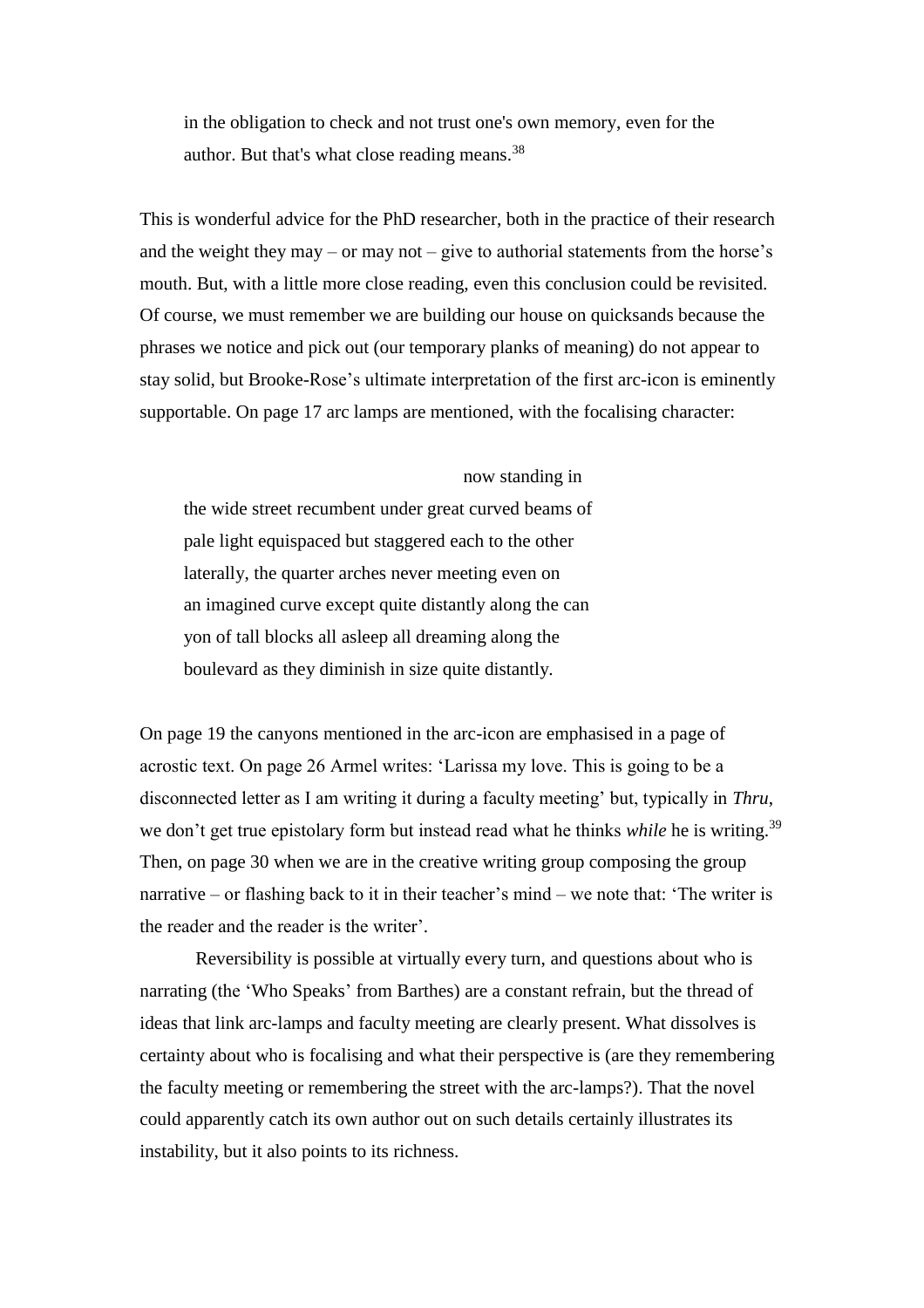While writing my thesis, I attended an event in London where I was introduced to an American PhD candidate who I soon learned was also working on Brooke-Rose. Anyone who has done a PhD will know the sort of questions that immediately follow:

Which novels are you studying? Mostly *Thru*. [uh oh, me too] When are you submitting?

In month x. [uh oh, sooner than me]

But the panic didn't last long. The more we talked, the more it became clear that there would be virtually no overlap between our theses because of the richness of this text. My interlocutor, Brad Buchanan, was focusing on *Thru*'s mythological references, while my work focused on the visual aspects of *Thru* and how they grounded the floating text in its physical manifestation. If *Thru* is a text that excites you, it is possible, even probable, that you have an entirely other take on it.

Brooke-Rose should be recognised as a uniquely rich critic and novelist working at the highest intellectual level in both fields, but she seems to have become increasingly aware, as retirement, illness and age limited her capacity to work in either field, that her twin legacies are almost mutually exclusive. There is no difficulty at all in our celebrating both the novels and the critical work, but there is considerable practical difficulty in writing about them side by side. Instead, one uses the criticism to interpret the novels or, perhaps, the novels to prove the criticism. It's one of those difficult binaries where the two elements exist in an implicitly hierarchical relationship of novelist/critic, or possibly critic/experimental novelist. *Thru*, acknowledged as her favourite novel, is the novel where the lines between critic and author are most blurred.<sup>40</sup> She claims that 'writing it resolved my writer/critic conflict', but the long hiatus in her publishing of fiction afterwards points to either the productive nature of that inner conflict or the damage *Thru*'s reception did to her career as a writer of fiction.<sup>41</sup>

In many ways her later critical works are metacriticism, commenting on the state of the discipline, noting – and protesting – its quirks and fashions. Brooke-Rose critiques content-based criticism predicated on summary. <sup>42</sup> In her shorthand for criticism 'the how and the what' comes first.<sup>43</sup> In *Invisible Author* Brooke-Rose argues for the inadequacy of the 'narrator' to cover all eventualities, and for the radical nature of her key innovation (or lipogram or constraint), only lately identified: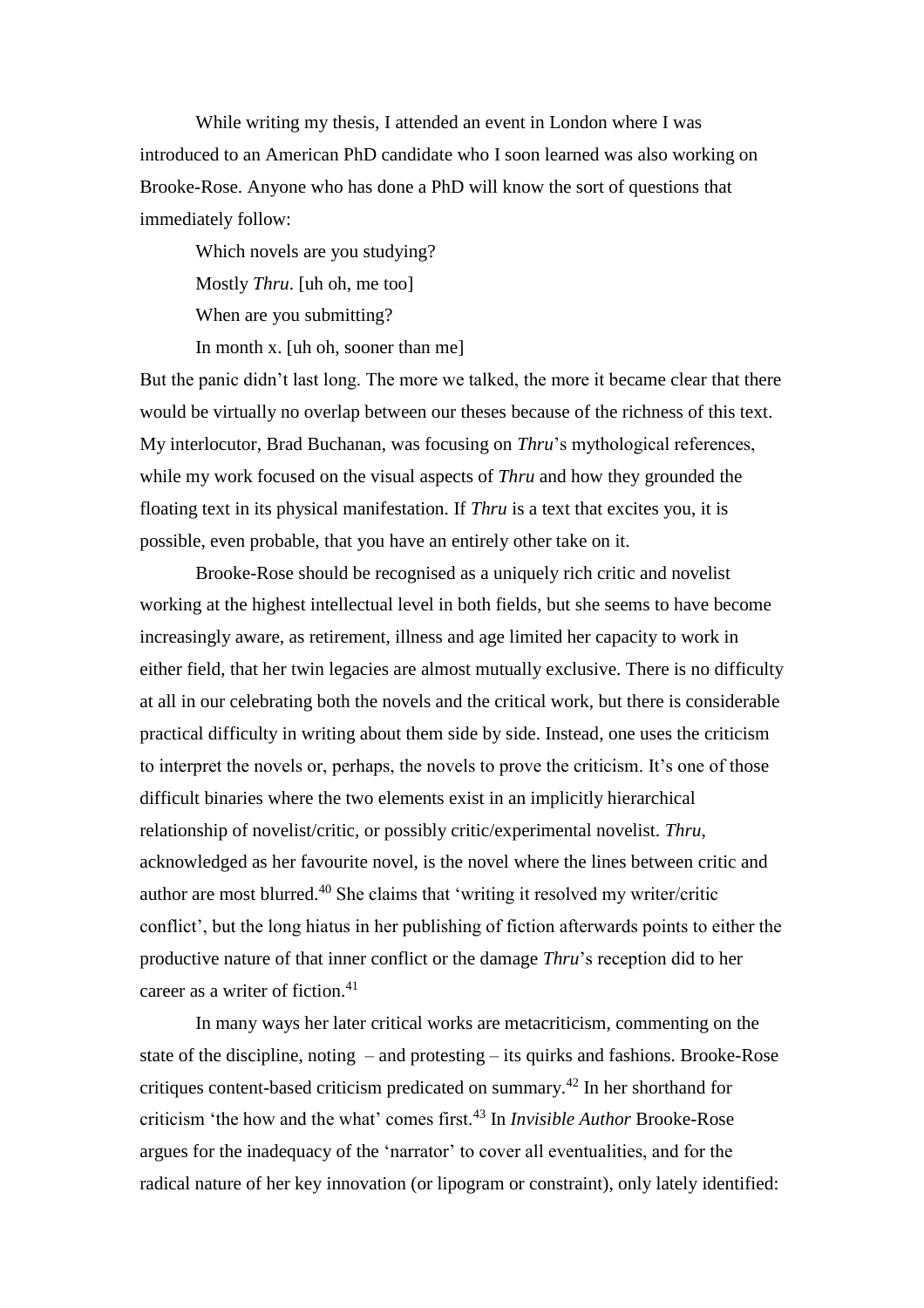'a refusal of the narrative past tense, replaced by a simultaneous present tense' that she picked up from Robbe-Grillet's *La Jalousie* and ran with thereafter.<sup>44</sup> The point is well made and is something Brooke-Rose was so passionate about she was later seeking to create an endowment fund in her name that would fund further investigation in this area.<sup>45</sup> To the best of my knowledge, supported by an internet search, this did not ultimately happen.

Some might argue that the death of the author, figurative or literal, invalidates the setting of an agenda through which their (or all) novels are evaluated. The problems and frustrations for Brooke-Rose were that she was in many ways ideally equipped to pursue the topic, but was equally disqualified from pursuing it because it could not be anything other than an investigation into her own work. In *Invisible Author* she notes 'the current double paradox, that despite the long taboo on author intention…, writers are constantly invited to *talk* about their work (first paradox), though the taboo survives that they are not supposed to *write* about it (second paradox)'.<sup>46</sup> The paradox can be seen today in the insertion of brief interviews with authors into to the back of their bestselling books, in lieu of the prefaces and forewords of earlier eras.

Yet not all of her latter critical work is self-referential. Brooke-Rose conducts a fascinating analysis of *House of Leaves* by Mark Z. Danielewski in the dual Coda to *Invisible Author.* Her analysis dissects (or perhaps bisects) the novel mainly in terms of 'how' it relates to the concept of present narration outlined above. In particular, Brooke-Rose notes the traction Danielewski gets out of juxtaposing a third person present tense narrative (the extensive but impossible description of a video by a blind man) with a colloquial present tense narration by the hedonistic Johnny Truant. No matter how technically interesting the 'how', the critic finds that other practitioners use it (in this case particularly effectively) to foreground a 'what' that fascinates. A brief example from one of Truant's extended footnotes should make the point of how the present can deliver within the gothic genre:

To get a better idea try this: focus on these words, and whatever you do don't let your eyes wander past the perimeter of this page. Now imagine just beyond your peripheral vision, maybe behind you, maybe to the side of you, maybe even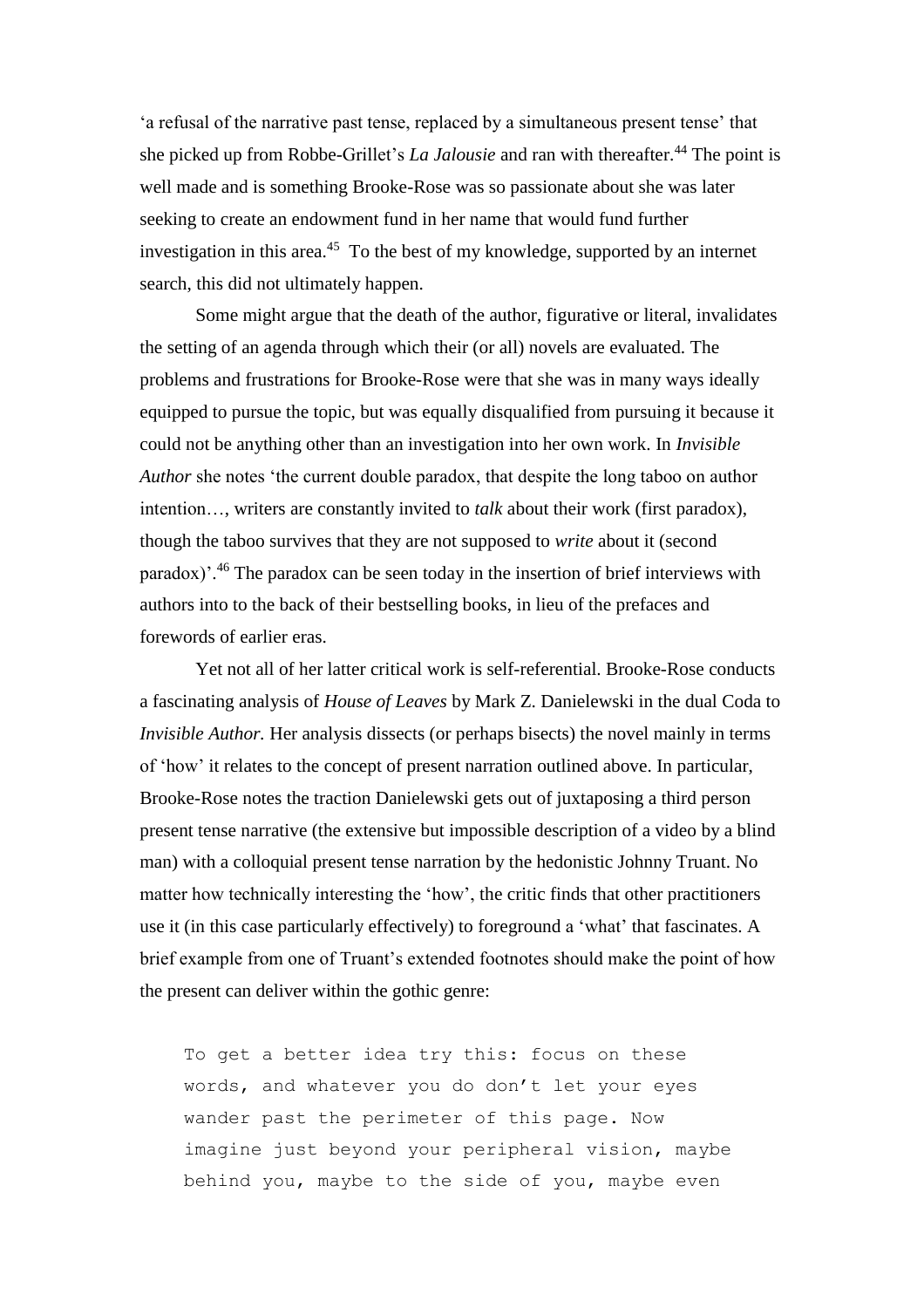in front of you, but right where you can't see it, something is closing in on you, so quiet in fact that you can only hear it as silence. Find those pockets without sound. That's where it is. Right at this moment. But don't look. Keep your eyes here.<sup>47</sup>

The form (including different typefaces for different narrators) does an awful lot of work in framing and shaping *House of Leaves*, but makes it appear uncanny rather than calculated, and excessive rather than constrained. Brooke-Rose suggests Danielewski parodies both types of present tense and thus might (or might not) bring about a 'sad' end to the possibilities opened up by Robbe-Grillet.<sup>48</sup> The chapter ends with the sense that it is impossible for a critic to predict what the future will and will not value, and the critical work with which it closes (an interview with Lorna Sage follows) begins with a questioning of the (perceived) value of criticism.

At the end of the chapter 'Splitcrit' in *Invisible Author* Brooke-Rose argues that in order to be relevant and to engage a readership criticism needs

to reunify all the many now scattered ways of enthusing…and transmitting that enthusiasm without … summary, ideology, a rigidly held theory, or imposition of abstract structures that have only a limited relevance to any text, [instead] using a sort of … magpie criticism, that uses the best of past isms without fear of unfashion, and this or that theory if it can enhance understanding, but above all, genuine enjoyment, insight, imagination, a "gift outright" of ourselves, and the compliment of careful reading….'<sup>49</sup>

In short, Brooke-Rose argues for more creative criticism engaged with the text. Novelist and critic come together uniquely in Brooke-Rose, joined at the margins of both fields, where criticism becomes poetic and poetics engage with theory.

# **Confronting Binaries in Criticism and Theory**

In many ways the plea articulated above is implicit in *Thru*, a university-set novel full of theory in which fiction is not simply subjected to critical theory but theory is subjected to fiction, and which resists all of the critical limitations outlined above. In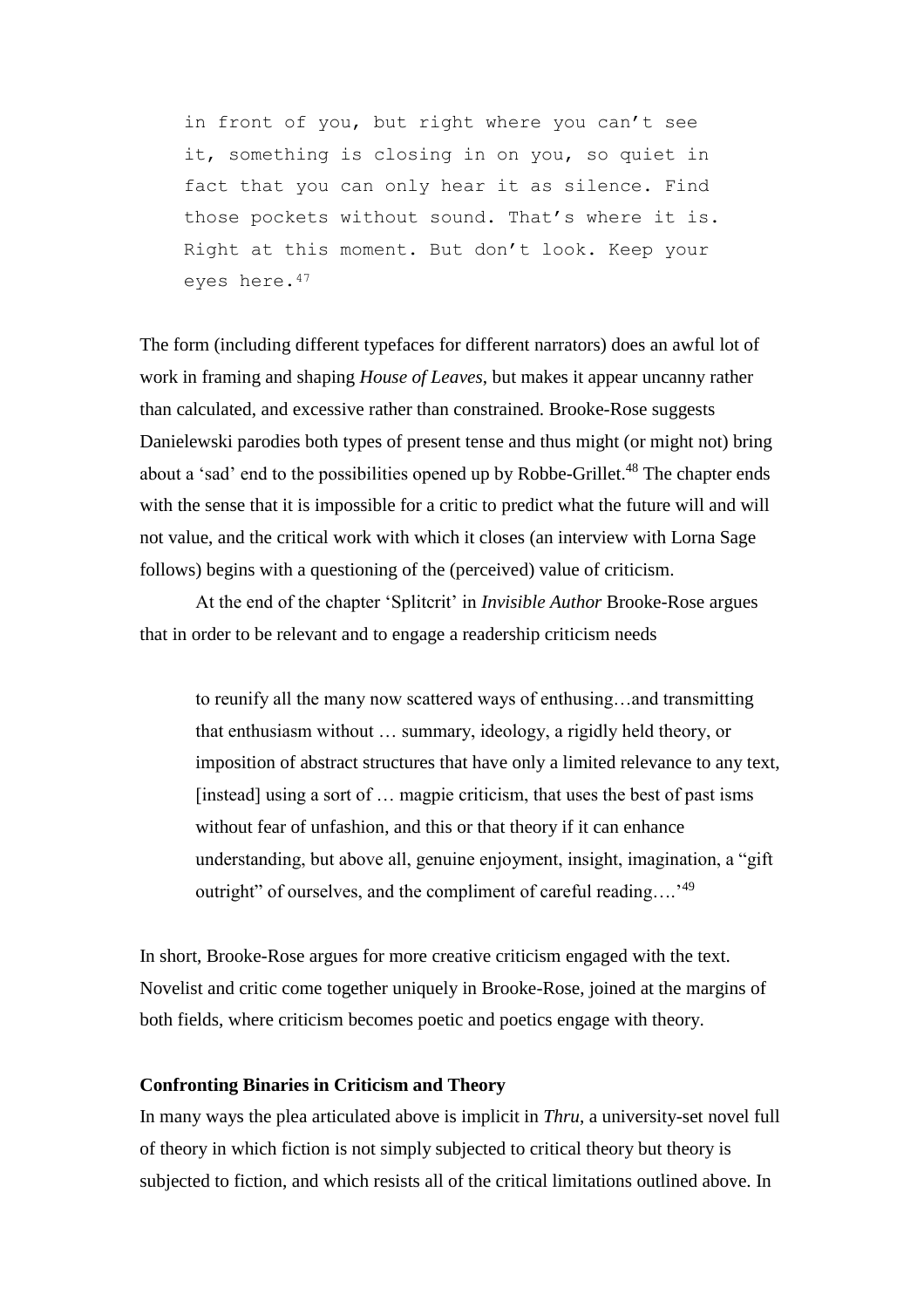order to exemplify this point, I will show how *Thru* engages in criticism by playfully including it in the fiction. The complexity of the text, as we have seen above, is such that the various commentators on *Thru* employ many of its multiple theoretical intertexts, but usually limit themselves to a couple, for example, Hanjo Berressem concentrates on Lacan and Greimas and Sarah Birch on Kristeva and Irigaray.<sup>50</sup> Derrida is usually accorded some mention, but the details of his particular influence are not pursued. With a view to showing how useful *Thru* can be to us as we gaze in retrospect at postmodernism and post-structuralism I will briefly pursue an aspect of that Derridean influence here, focusing on *Dissemination*, published in France in 1972.

Brooke-Rose herself admitted that she thought *Thru* 'a very Derridean book'.<sup>51</sup> The translation of deconstruction in *Thru* emerges in numerous ways. The 'X' device, as in Greimas's use as a diagram of contraries and contradictories, could be a shorthand structural plan of *Thru* (see p. 20) but this is also a significant reference to the chiasmus we find in Derrida is his bracketed note appendant to the Greek X: 'which can be considered a quick thematic diagram of dissemination'.<sup>52</sup> With this mark as a structural principle it becomes clear *Thru* is in some measure a deconstructionist novel.

However, this does not mean that *Thru* ultimately treats Derrida uncritically. While the novel has been written contemporaneously with and in close proximity to the development of poststructuralist thought it is not, as some reviewers believed, merely a vehicle for such ideas. For example, through close-reading, we can see *Thru* picking up on gender-based commentary from some of Derrida's work. Derrida discusses an example of a semantic argument being used against new ideas, taking the instance of a reaction to Freud's application of the term 'hysterical' to male patients: 'How can a man be hysterical? *Hysteron* (sic) signifies uterus'. <sup>53</sup> As Brooke-Rose says in *Stories, Theories and Things*, 'the very word hysteria, from ustera, uterus, womb, is misogynous...'.<sup>54</sup> While Derrida rejects the whole species of the argument on theoretical grounds, we find that Brooke-Rose's earlier response in *Thru*, is to pick up and play with the term. There is acrostic play with 'the hystery of the eye' on page 6 of *Thru*, and later a male character says 'Please stop this hysterical rewriting of history' (76). *Thru's* play links 'history' to 'His-story', both to a transcendental signified and phallocentric history.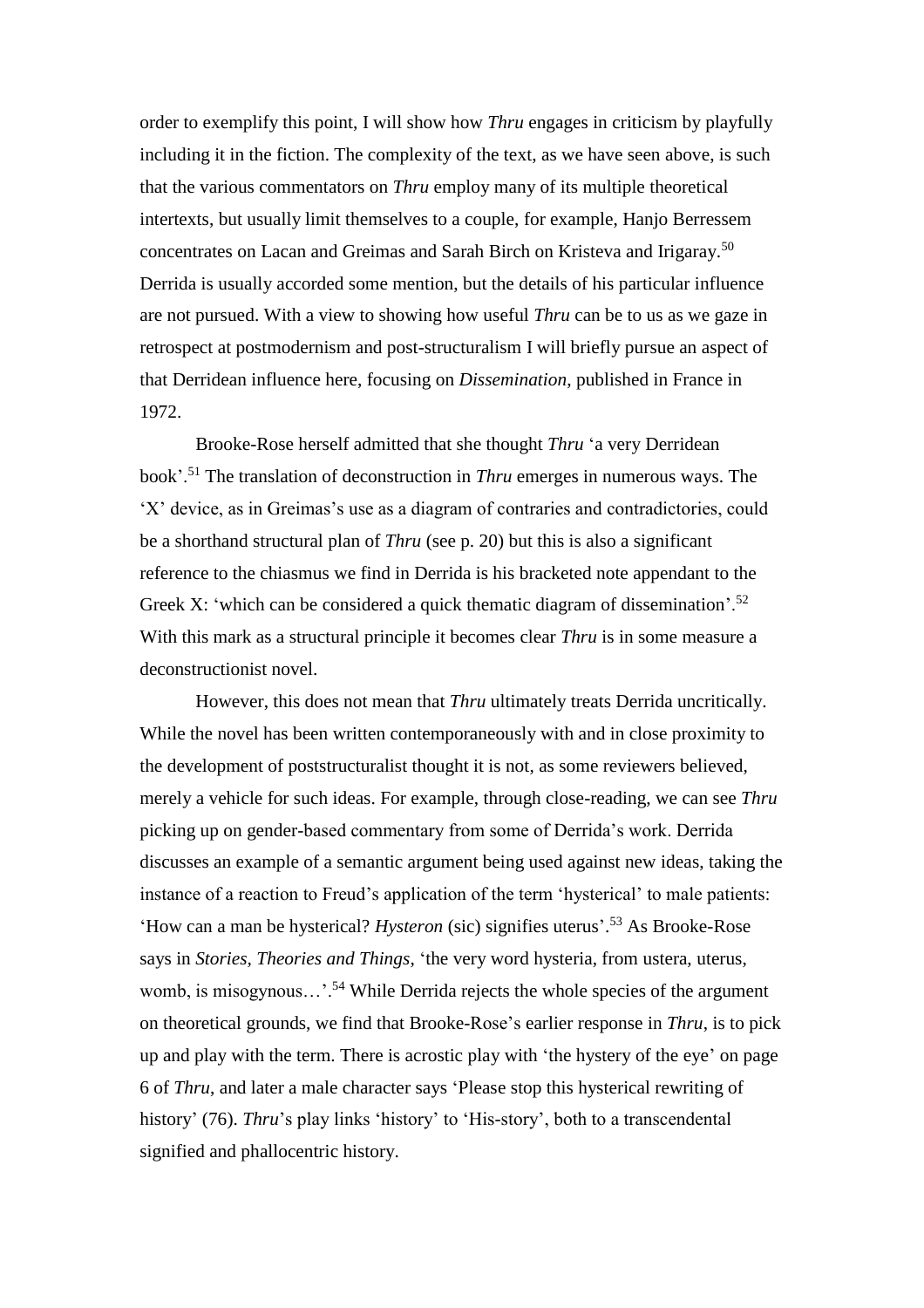Such awareness of the gendering of arguments will eventually find Derrida's work provocative. The 'dissemination' he introduces is clearly male (in which seed is spread in an anti-Puritan, anti-Platonic, profligate, masturbatory way) <sup>55</sup> while other metaphors rely on the passivity of the female. We can see this when Derrida talks about the 'virginity of the page' or 'the closed feminine form of the book, protective of the secret of its hymen…'.<sup>56</sup> Thus the opening and reading of the book takes on a violent character: 'Perpetual, the rape has always already taken place and will nevertheless never have been perpetrated'.<sup>57</sup> *Thru* finds this hard to take, and weaves these elements into its textual play as in the following quotation:

The heroine after all must not be found too soon…. This seems not to apply to the hero apparent who is allowed to dis-chant his chances and enchantments from tale to tale ten a day for a hundred days owing to the double standard or taleological fallacy of felix culpa that the end be balanced by the meanness and the woman is always the end, the matter upon which you write your narcissistic love the virgin page you soil in which you sow your seed (107)

In this quotation we move from narratologist Vladimir Propp to Derrida, with the second-person address giving it an aggressive immediacy that possibly indicates the speaker is female, whether in her own right or as the fictional creation of another character. The phrase 'hero apparent' condenses 'heir apparent' and male narrative hero, i.e. patriarchy and narrative. We might also note the puns on 'tale' and 'tail' in this semantic environment, where 'fallacy' soon conjures up 'phallusy'.<sup>58</sup> In male-led theory the tale always writes on the page, male dominates female, but *Thru* is interested in change.

Derrida's list of oppositional qualities or dyads: 'speech/writing, life/death, master/servant, …soul/body, inside/outside, good/evil, seriousness/play, day/night, sun/moon' does not include man/woman.<sup>59</sup> Hélène Cixous, arguing versus phallocentrism, suggests that such deconstructive binaries imply 'Superior/Inferior' and she asks why '…all the couples are couples. Does this mean something? Is the fact that logocentrism subjects thought — all of the concepts, the codes, the values to a two-term system, related to "the" couple man/woman?'.<sup>60</sup> In *Stories, Theories and Things* Brooke-Rose accepts the importance of confronting such binaries: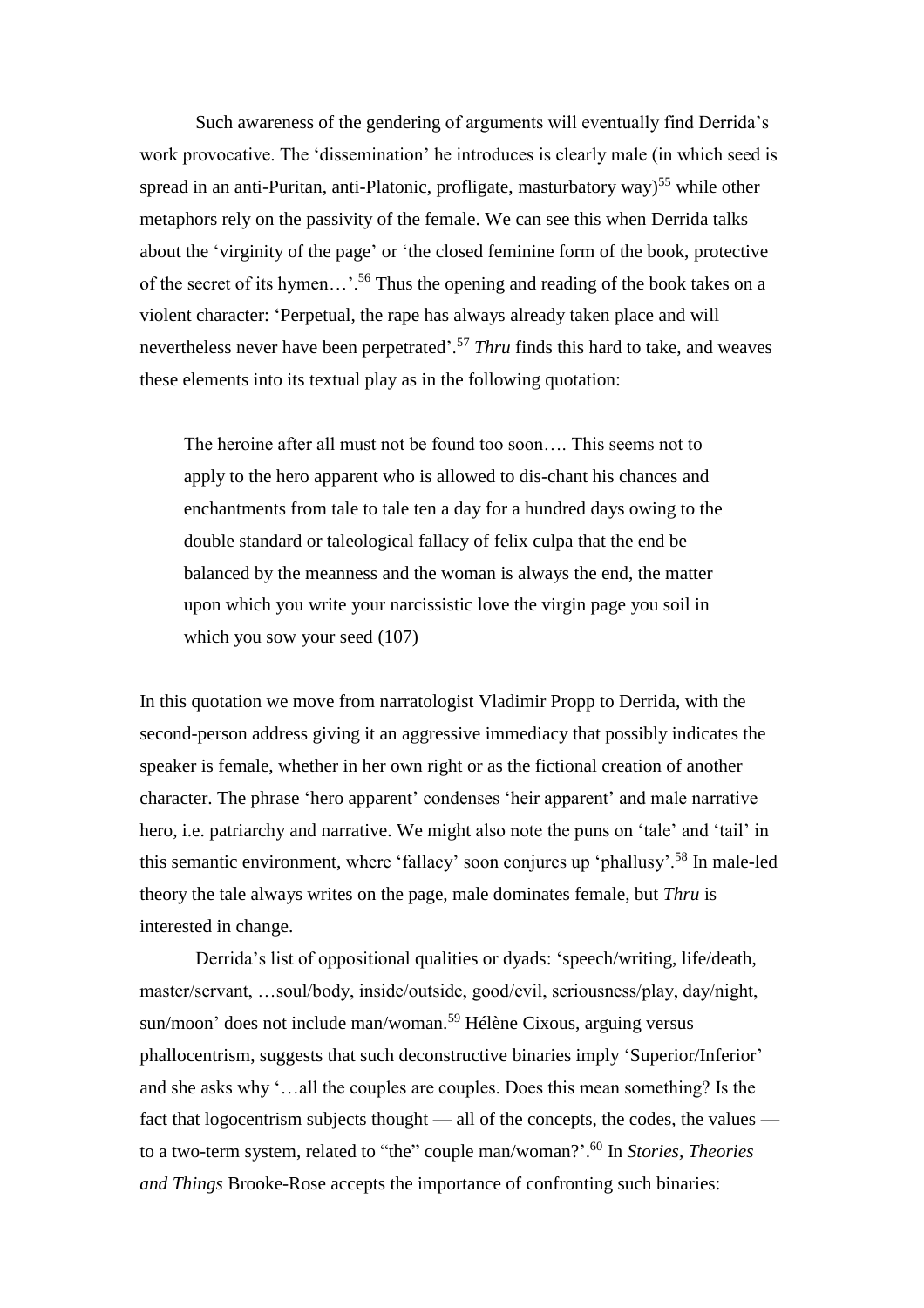Now deconstruction is ultimately based on polarities, such as speaking/writing, sound/silence, being/no-being, presence/ absence, man/woman, conscious/unconscious, and has shown how in the logophonocentric metaphysics of presence that has ruled us for twenty five centuries the first term is always somehow privileged, even when equilibrium is supposed. Inverting these polarities can have a dizzy effect, and induces fear, resistance. But could not the ultimate effect not be reequilibration ...?<sup>61</sup>

Post-structuralism and literary theory may have succeeded in removing dominance from the first term of the author/reader binary, but it also advances critical dominance. *Thru* appears at least partly to be upsetting the male/female binary within a literary/ academic context (both as a narrative set in that context and as a textual entry within it). One of the key recurrent phrases in the latter stages of *Thru* is 'a complete reform of genital organisation' (102)

'Genital organisation' is a Freudian term, referring to a 'Stage of psychosexual development'.<sup>62</sup> Thus 'reform of genital organisation' is a pun that links the political call for 'general reorganisation' with a change in sexual hierarchy and 'a complete reform of congenital [i.e. phallocentric] organisation' (105), 'a complete reorganisation of flute playing phallusies' (106) and a 'complete reform of pregenital organisation' (154). While the idea of genital reform conjured up here might be narrowly interpreted by critics as castration, *Thru*'s genital reorganisation does not exclusively mean this.<sup>63</sup>

The linked phrase 'reorganisation of visceral organs' (107) associates it with a characteristic of Larissa whose 'vicious organs' (109), which have been removed at places across the world, include a 'womb totality' (81). This link between castration and other operations is made explicit on page 130, when Larissa tells Armel of the physical demands of her relationship with Stavro: 'We're playing at gods but for all their ludicrous love life they don't have nephrectomies and other ectomies except maybe castration'. In this light, I think it would be difficult to say that genital reorganisation is clearly gendered. 'Castration' is simply shorthand for a type of genital reorganisation which is about de-gendering or hermaphrodisation (at least in literary terms). For example, we read that 'castration is at the basis of this enjoyment,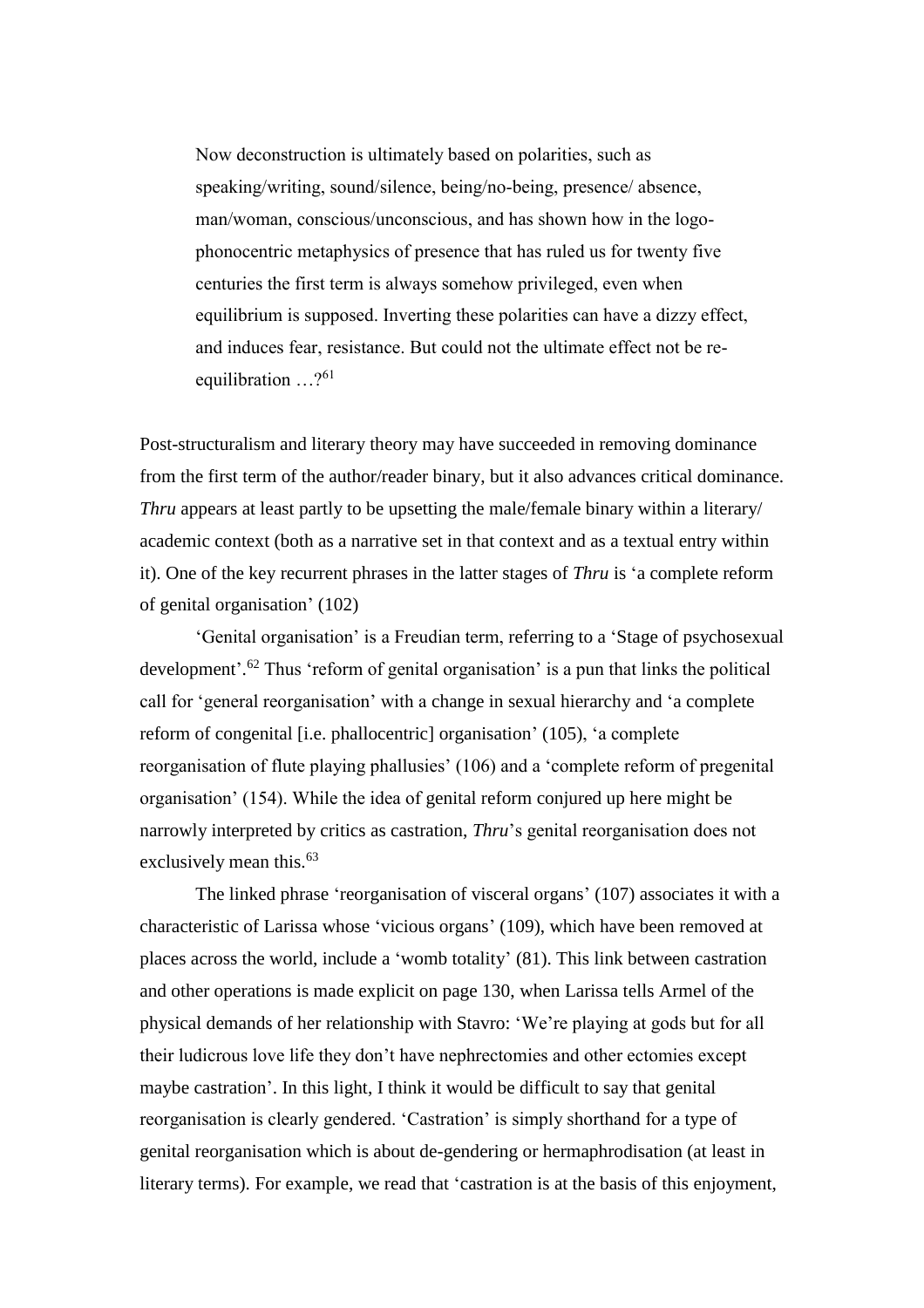Lancelot giving more pleasure to the ladies than any real imparfit brutal knight…He is a phallus detached from the totality [link back to womb] of the text and walking about the world as a hero' (81, my ellipsis). This passage suggests that reequilibration of male and female terms is at least possible in the non-physical world of fiction.

Armel's portrait of Larissa includes 'the man with the blue guitar' as one of her 27 component parts (85) and among the lines of Stevens' poem is: 'I play. But this is what I think'. It seems to me that that is what is going on in *Thru*: Brooke-Rose's engagement with a species of criticism in poeticised form is much bolder than her actual criticism.<sup>64</sup> Among the intentions and the effects of the novel is a subversion of male critical dominance and a genuine questioning of gendered criticism. *Thru* is that miraculous moment where creativity and criticism are one, and it must have been therapeutic even if it was poorly received or understood at the time.

#### **The Finishing Line**

Brooke-Rose's critical output is just as keen as her fiction to remove the beams and planks cluttering the outlook of literary theory, but her analytic mode is always conscious of the potential for motes obscuring her own vision. While she was more than capable of holding her own as a critic, developments in the discipline and her European career placed her in the awkward situation of being potentially her own best subject and – theoretically in the context of Barthes 'Death of the Author' – deceased at the same time. *Invisible Author* comes from within this bind but has high hopes for the future of criticism when its fashions change.

Making no large claims for my contributions to published material on Brooke-Rose, I can only be flattered by the time and effort she put into corresponding with me. I was already fascinated by and working on *Thru* before we interacted, but facing the discipline of making my points plausible to the author herself formed a watershed moment in my intellectual development. I was incredibly fortunate to have the benefit of Christine's candour, honesty and engagement in my enquiries. Nevertheless, I can see how nervous and defensive I was throughout our interactions, caught up –with Christine– in the paradox that the Author's opinions did not count. Ultimately it was the critic that I needed to hear from, rather than the author, or the rider rather than the horse herself.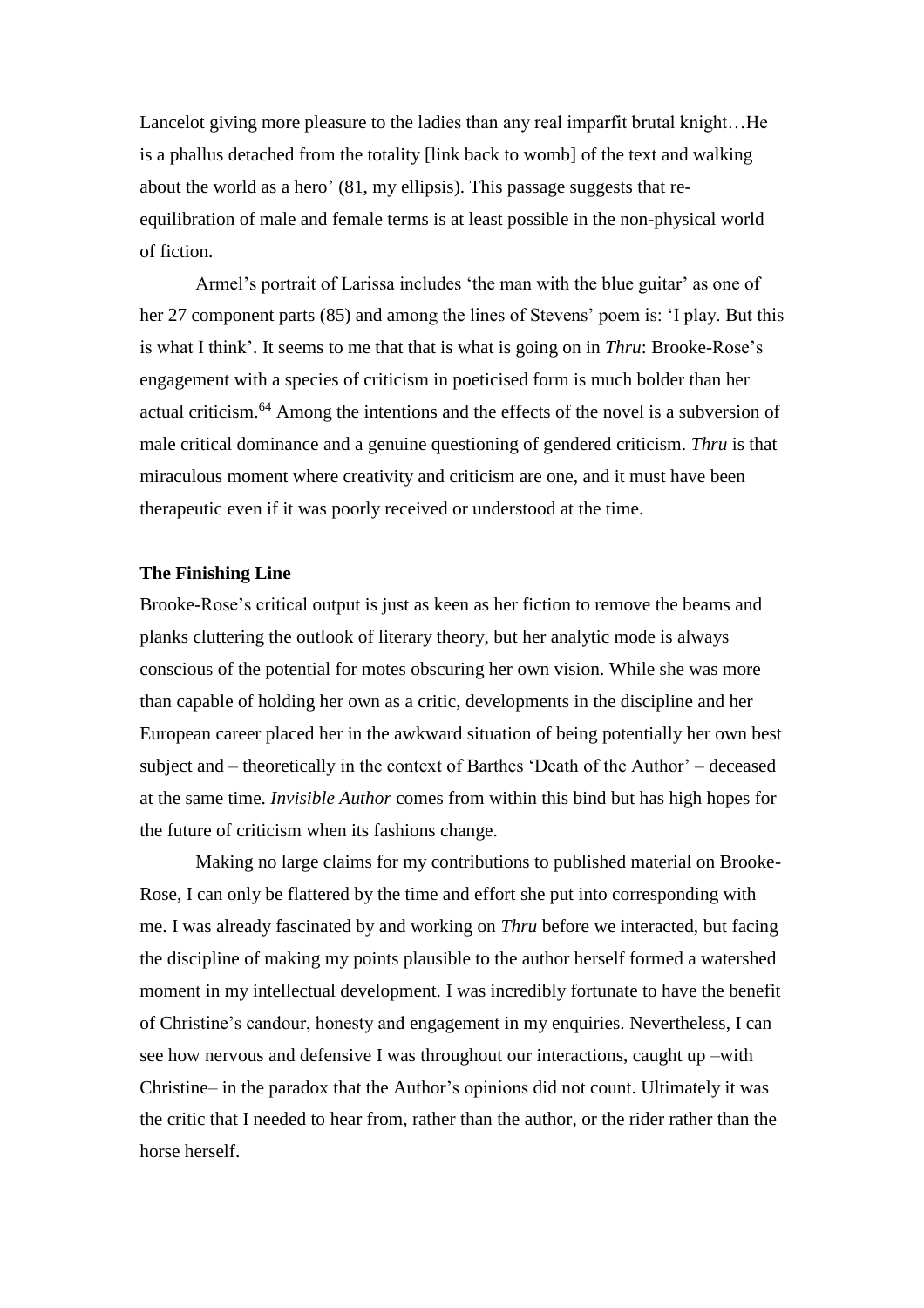The critical race that is being run is long distance, however, and no one can really predict the end, but Brooke-Rose remains highly relevant to criticism as practitioner and subject. This has long been clear to writers on experimental literature who see the close combination of theory and practice; the focus on the 'how' as she put it. In a recent major survey of the field, *The Routledge Companion to Experimental Writing,* Brooke Rose is a reference point for five contributors, including all three editors in separate essays. One of these is Brian McHale for whom Brooke-Rose's work (most significantly *Thru*) forms a key coordinate in an attempt to mitigate some of the fractures in postmodern theory.<sup>65</sup> More recently still, in Simon Barton's *Visual Devices in Contemporary Fiction* the unconventional pages of *Thru* are foundational rather than examples of eccentricity or difficulty.<sup>66</sup> Historical perspective makes these works more, not less, accessible, but possessing a critical axe to grind or an interest in experimentation are not essential to an interest in Brooke-Rose. Each reader finds their own way in to Brooke-Rose's work (or not), and their own process of discovery is what makes her work special to them. The current volume is evidence of a wider resurgence of interest in Brooke-Rose which indicates that this author is still in the running for deserved and necessary posthumous recognition.

 $\overline{a}$ 

<sup>1</sup> Brooke-Rose, Christine (2002) *Invisible Author: Last Essays*, Colombus: Ohio State University Press; see also Brooke-Rose (1997) 'Is Self Reflexivity Mere?', *Quarterly West* Winter 1996-7: 230-265.

 $2$  Letter from the author to Christine Brooke-Rose dated 08/01/98.

<sup>&</sup>lt;sup>3</sup> White, Glyn (2002) "YOU ARE HERE": Reading and Representation in Christine Brooke-Rose's *Thru*', *Poetics Today* 23 (4): 611-31; White, Glyn (2005) *Reading the Graphic Surface: The Presence of the Book in Prose Fiction*, Manchester: Manchester University Press.

<sup>4</sup> Christine Brooke-Rose, Letter to the author dated 04/11/05.

<sup>5</sup> Christine Brooke-Rose, Letter to the author postmarked 27/07/98.

 $6$  Christine Brooke-Rose, Letter to the author dated 04/02/98, p.3.

<sup>7</sup> Brooke-Rose, Christine (1975) *Thru*, London: Hamish Hamilton. Page references to this novel will be given in the text. It is currently available in *The Christine Brooke Rose Omnibus Four Novels: Out*, *Such*, *Between*, *Thru*, (1986) Manchester: Carcanet and to find the relevant pages in this edition the reader will have to add the 578 pages of the three preceding novels.

<sup>8</sup> Levitt, Morton P. (1985) 'Christine Brooke-Rose' in *The Dictionary of Literary Biography: British Novelists since 1960* 14: 124-9, p.126; McHale, Brian (1987) *Postmodernist Fiction*, New York: Methuen, p.185.

<sup>9</sup> Reyes, Heather (1998) 'Delectable Metarealism/ Ethical Experiments; re-reading Christine Brooke-Rose', PhD thesis, Birkbeck, London. See White 2005: 124-6.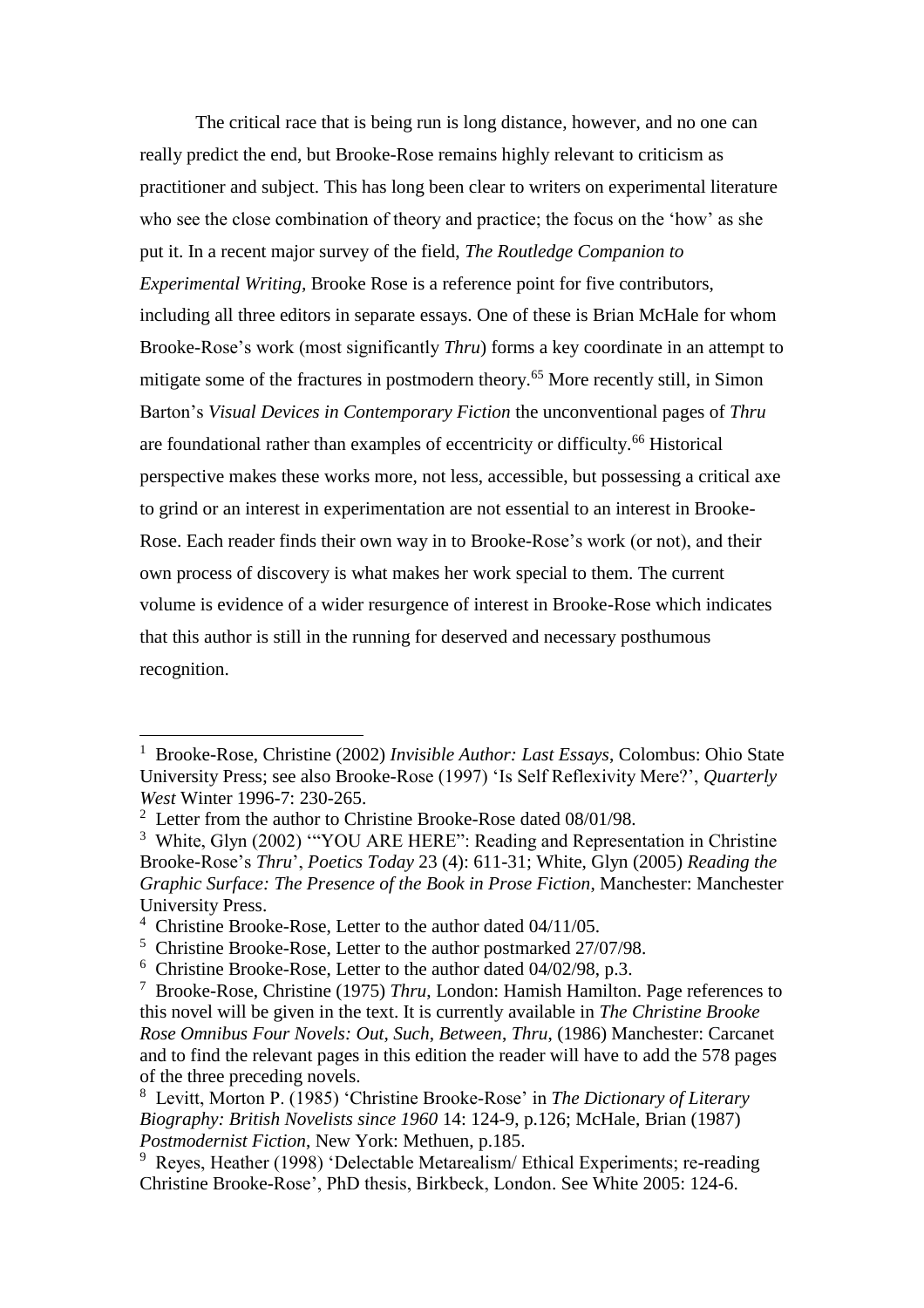- <sup>12</sup> Christine Brooke-Rose, Letter to the author dated 04/02/98, p.3.
- <sup>13</sup> Christine Brooke-Rose, Letter to the author dated 04/02/98, p.4.
- <sup>14</sup> McHale, Brian (1987) p.252. My ellipsis.
- <sup>15</sup> Brooke-Rose, Christine, letter to the author dated 04/02/98, p.5.

<sup>16</sup> Brooke-Rose, Christine (1991) *Stories, Theories and Things*, Cambridge: Cambridge University Press, p.237.

<sup>17</sup> Little, Judy (1996) *The Experimental Self: Dialogic Subjectivity in Woolf, Pym, and Brooke-Rose*, Carbondale: Southern Illinois University Press, p.1. <sup>18</sup> See White 2005: 149-53.

<sup>19</sup> Cohen, Keith & Hayman, David (1976) 'An Interview with Christine Brooke-Rose', *Contemporary Literature* 17: 1-23, p.11.

<sup>20</sup> Brooke-Rose (1991) p.15.

 $\overline{a}$ 

<sup>21</sup> Brooke-Rose, Christine, letter to the author dated  $04/02/98$ , p.4.

<sup>22</sup> Brooke-Rose, Christine, letter to the author dated 25/02/98, p.1.

<sup>23</sup> Eco, Umberto (1992) *Interpretation and Overinterpretation,* Stefan Collini (ed.),

Cambridge: Cambridge University press; Brooke-Rose 2002, see especially p.31.

<sup>24</sup> Brooke-Rose, Christine, letter to the author dated  $25/02/98$ , p.1.

<sup>25</sup> Brooke-Rose, Christine, letter to the author dated  $25/02/98$ , p.1.

26 *Matthew* 7: 24-7.

<sup>27</sup> McHale, Brian (1995) "I draw the line as a rule between one solar system and another": The Postmodernism(s) of Christine Brooke-Rose' in Friedman, Ellen J. & Martin, Richard (eds), *Utterly Other Discourse*, Normal, Illinois: Dalkey Archive: 192-213, p.200, my ellipsis.

- <sup>28</sup> White (2002) p.626.
- 29 McHale (1995) 200.
- <sup>30</sup> *Matthew* 7: 3.
- $31$  See Brooke-Rose (2002) p.76.
- <sup>32</sup> *Matthew* 7: 1-2.
- <sup>33</sup> Stevens, Wallace (1965) *Selected Poems*, London: Faber, pp.52-74.
- <sup>34</sup> Brooke-Rose (1991) p.206.
- <sup>35</sup> Currie, Mark (1998) *Postmodern Narrative Theory*, London: Palgrave, p. 64.
- <sup>36</sup> Christine Brooke-Rose, letter to the author, dated 28/02/98, p.1.
- <sup>37</sup> Christine Brooke-Rose, letter to the author, dated 28/02/98, p.1.
- <sup>38</sup> Christine Brooke-Rose, letter to the author, dated 28/02/98, p.1.
- <sup>39</sup> See White (2005) p.136.
- <sup>40</sup> Brooke-Rose (2002) p.17.
- <sup>41</sup> Brooke-Rose (2002) p.107.
- $42$  Brooke-Rose (2002) p.15.
- $43$  Brooke-Rose (2002) p.7.
- 44 Brooke-Rose (2002) p.2.
- <sup>45</sup> E-mail correspondence from Christine Brooke-Rose 06/03/2003.

<sup>&</sup>lt;sup>10</sup> Christine Brooke-Rose, Letter to the author dated 04/02/98, p.4.

<sup>&</sup>lt;sup>11</sup> Grant, Damien (1995) 'The Emperor's New Clothes: Narrative Anxiety in *Thru'* in Friedman, Ellen J. & Martin, Richard (eds), *Utterly Other Discourse*, Normal, Illinois: Dalkey Archive: 117-129 discussed in Brooke-Rose (2002) pp.183-4; Martin, Richard (1995) 'Stepping Stones in the Dark: Redundancy and Generation in *Amalgamemnon*' in Friedman, Ellen J. & Martin, Richard (eds), *Utterly Other Discourse*, Normal, Illinois: Dalkey Archive: 143-152, discussed in Brooke-Rose (2002) pp.30-2.